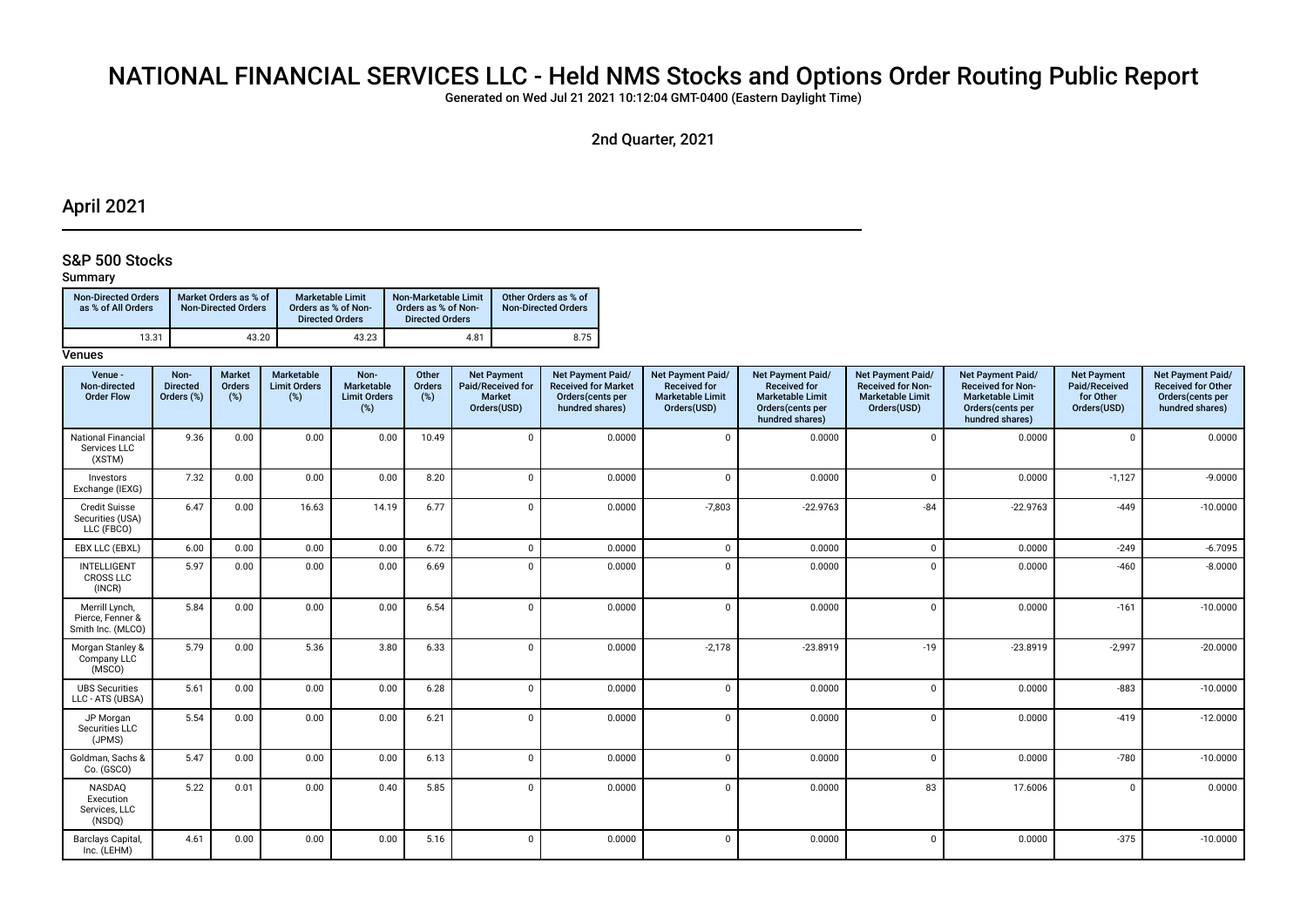| Venue -<br>Non-directed<br><b>Order Flow</b> | Non-<br><b>Directed</b><br>Orders (%) | <b>Market</b><br><b>Orders</b><br>(%) | Marketable<br><b>Limit Orders</b><br>(%) | Non-<br><b>Marketable</b><br><b>Limit Orders</b><br>(%) | Other<br><b>Orders</b><br>(%) | <b>Net Payment</b><br>Paid/Received for<br><b>Market</b><br>Orders(USD) | <b>Net Payment Paid/</b><br><b>Received for Market</b><br>Orders (cents per<br>hundred shares) | Net Payment Paid/<br><b>Received for</b><br><b>Marketable Limit</b><br>Orders(USD) | <b>Net Payment Paid/</b><br><b>Received for</b><br><b>Marketable Limit</b><br>Orders(cents per<br>hundred shares) | Net Payment Paid/<br><b>Received for Non-</b><br><b>Marketable Limit</b><br>Orders(USD) | <b>Net Payment Paid/</b><br><b>Received for Non-</b><br><b>Marketable Limit</b><br>Orders(cents per<br>hundred shares) | <b>Net Payment</b><br>Paid/Received<br>for Other<br>Orders(USD) | Net Payment Paid/<br><b>Received for Other</b><br>Orders(cents per<br>hundred shares) |
|----------------------------------------------|---------------------------------------|---------------------------------------|------------------------------------------|---------------------------------------------------------|-------------------------------|-------------------------------------------------------------------------|------------------------------------------------------------------------------------------------|------------------------------------------------------------------------------------|-------------------------------------------------------------------------------------------------------------------|-----------------------------------------------------------------------------------------|------------------------------------------------------------------------------------------------------------------------|-----------------------------------------------------------------|---------------------------------------------------------------------------------------|
| <b>Citadel Securities</b><br>LLC (CDRG)      | 4.28                                  | 48.64                                 | 11.08                                    | 21.65                                                   | 0.00                          |                                                                         | 0.0000                                                                                         |                                                                                    | 0.0000                                                                                                            |                                                                                         | 0.0000                                                                                                                 |                                                                 | 0.0000                                                                                |
| VIRTU Americas,<br>LLC (NITE)                | 2.68                                  | 28.82                                 | 10.92                                    | 21.41                                                   | 0.00                          |                                                                         | 0.0000                                                                                         |                                                                                    | 0.0000                                                                                                            |                                                                                         | 0.0000                                                                                                                 |                                                                 | 0.0000                                                                                |
| <b>VIRTU Americas</b><br>LLC (KCGM)          | 2.64                                  | 0.00                                  | 13.38                                    | 10.06                                                   | 2.58                          |                                                                         | 0.0000                                                                                         | $-5,668$                                                                           | $-24.8990$                                                                                                        | $-48$                                                                                   | $-24.8990$                                                                                                             | $-90$                                                           | $-10.0000$                                                                            |
| Deutsche Bank<br>Securities Inc.<br>(DBAB)   | 2.41                                  | 0.00                                  | 0.00                                     | 0.00                                                    | 2.70                          |                                                                         | 0.0000                                                                                         |                                                                                    | 0.0000                                                                                                            |                                                                                         | 0.0000                                                                                                                 | $-54$                                                           | $-10.0000$                                                                            |
| <b>CODA MARKETS.</b><br>INC. (CODA)          | 2.36                                  | 0.00                                  | 0.00                                     | 0.00                                                    | 2.65                          |                                                                         | 0.0000                                                                                         |                                                                                    | 0.0000                                                                                                            |                                                                                         | 0.0000                                                                                                                 | $-381$                                                          | $-5.0000$                                                                             |
| <b>BIDS Trading LP</b><br>(BIDS)             | 2.35                                  | 0.00                                  | 0.00                                     | 0.00                                                    | 2.63                          |                                                                         | 0.0000                                                                                         |                                                                                    | 0.0000                                                                                                            |                                                                                         | 0.0000                                                                                                                 | $-117$                                                          | $-15.0000$                                                                            |
| Instinet LLC<br>(INCA)                       | 2.16                                  | 0.00                                  | 0.00                                     | 0.00                                                    | 2.42                          |                                                                         | 0.0000                                                                                         |                                                                                    | 0.0000                                                                                                            |                                                                                         | 0.0000                                                                                                                 | $-61$                                                           | $-10.0000$                                                                            |

#### National Financial Services LLC (XSTM):

Orders may be routed to NFS's Alternative Trading System, CrossStream. NFS is not charged an explicit fee for orders executed in CrossStream but may receive a trading commission from the contra-side party against which the Orders to each venue are classified according to the parameters of the child order routed to the venue, not the parent order. For example, a customer market order routed to an ATS as a mid-point peg order will be classifie

#### Investors Exchange (IEXG):

NFS pays fees to and receives rebates from exchanges for executions and routing. These rates are subject to non-negotiable prices set by exchange rules and may include tiers based on volume thresholds. Visit exchange websi Orders to each venue are classified according to the parameters of the child order routed to the venue, not the parent order. For example, a customer market order routed to an ATS as a mid-point peg order will be classifie

#### Credit Suisse Securities (USA) LLC (FBCO):

NFS may be charged fees for orders executed in Alternative Trading Systems. These fees are agreed upon between NFS and the Alternative Trading Systems or directly set by the Alternative Trading Systems. Orders to each venue are classified according to the parameters of the child order routed to the venue, not the parent order. For example, a customer market order routed to an ATS as a mid-point peg order will be classifie

#### EBX LLC (EBXL):

Orders may be routed through EBX LLC in which NFS or its affiliates have an interest.

Orders to each venue are classified according to the parameters of the child order routed to the venue, not the parent order. For example, a customer market order routed to an ATS as a mid-point peg order will be classifie

#### INTELLIGENT CROSS LLC (INCR):

NFS may be charged fees for orders executed in Alternative Trading Systems. These fees are agreed upon between NFS and the Alternative Trading Systems or directly set by the Alternative Trading Systems. Orders to each venue are classified according to the parameters of the child order routed to the venue, not the parent order. For example, a customer market order routed to an ATS as a mid-point peq order will be classifie

#### Merrill Lynch, Pierce, Fenner & Smith Inc. (MLCO):

NFS may be charged fees for orders executed in Alternative Trading Systems. These fees are agreed upon between NFS and the Alternative Trading Systems or directly set by the Alternative Trading Systems or directly set by t Orders to each venue are classified according to the parameters of the child order routed to the venue, not the parent order. For example, a customer market order routed to an ATS as a mid-point peg order will be classifie

#### Morgan Stanley & Company LLC (MSCO):

NFS may be charged fees for orders executed in Alternative Trading Systems. These fees are agreed upon between NFS and the Alternative Trading Systems or directly set by the Alternative Trading Systems. Orders to each venue are classified according to the parameters of the child order routed to the venue, not the parent order. For example, a customer market order routed to an ATS as a mid-point peg order will be classifie

#### UBS Securities LLC - ATS (UBSA):

NFS may be charged fees for orders executed in Alternative Trading Systems. These fees are agreed upon between NFS and the Alternative Trading Systems or directly set by the Alternative Trading Systems. Orders to each venue are classified according to the parameters of the child order routed to the venue, not the parent order. For example, a customer market order routed to an ATS as a mid-point peg order will be classifie

#### JP Morgan Securities LLC (JPMS):

NFS may be charged fees for orders executed in Alternative Trading Systems. These fees are agreed upon between NFS and the Alternative Trading Systems or directly set by the Alternative Trading Systems. Orders to each venue are classified according to the parameters of the child order routed to the venue, not the parent order. For example, a customer market order routed to an ATS as a mid-point peg order will be classifie

#### Goldman, Sachs & Co. (GSCO):

NFS may be charged fees for orders executed in Alternative Trading Systems. These fees are agreed upon between NFS and the Alternative Trading Systems or directly set by the Alternative Trading Systems. Orders to each venue are classified according to the parameters of the child order routed to the venue, not the parent order. For example, a customer market order routed to an ATS as a mid-point peg order will be classifie

#### NASDAQ Execution Services, LLC (NSDQ):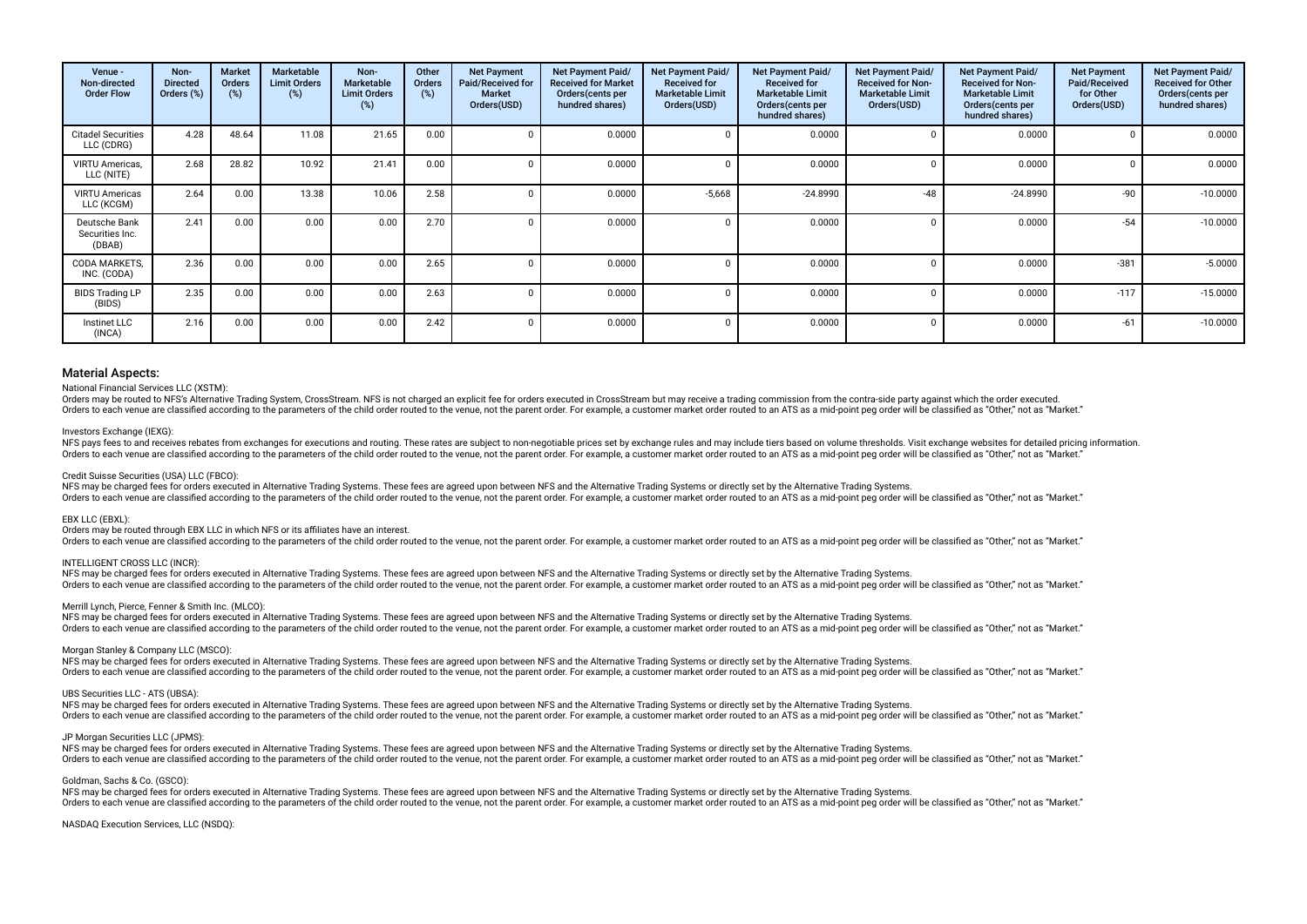NFS pays fees to and receives rebates from exchanges for executions and routing. These rates are subject to non-negotiable prices set by exchange rules and may include tiers based on volume thresholds. Visit exchange websi Orders to each venue are classified according to the parameters of the child order routed to the venue, not the parent order. For example, a customer market order routed to an ATS as a mid-point peg order will be classifie

#### Barclays Capital, Inc. (LEHM):

NFS may be charged fees for orders executed in Alternative Trading Systems. These fees are agreed upon between NFS and the Alternative Trading Systems or directly set by the Alternative Trading Systems. Orders to each venue are classified according to the parameters of the child order routed to the venue, not the parent order. For example, a customer market order routed to an ATS as a mid-point peg order will be classifie

Citadel Securities LLC (CDRG):

Orders to each venue are classified according to the parameters of the child order routed to the venue, not the parent order. For example, a customer market order routed to an ATS as a mid-point peg order will be classifie

#### VIRTU Americas, LLC (NITE):

Orders to each venue are classified according to the parameters of the child order routed to the venue, not the parent order. For example, a customer market order routed to an ATS as a mid-point peg order will be classifie

#### VIRTU Americas LLC (KCGM):

NFS may be charged fees for orders executed in Alternative Trading Systems. These fees are agreed upon between NFS and the Alternative Trading Systems or directly set by the Alternative Trading Systems or directly set by t Orders to each venue are classified according to the parameters of the child order routed to the venue, not the parent order. For example, a customer market order routed to an ATS as a mid-point peg order will be classifie

#### Deutsche Bank Securities Inc. (DBAB):

NFS may be charged fees for orders executed in Alternative Trading Systems. These fees are agreed upon between NFS and the Alternative Trading Systems or directly set by the Alternative Trading Systems. Orders to each venue are classified according to the parameters of the child order routed to the venue, not the parent order. For example, a customer market order routed to an ATS as a mid-point peg order will be classifie

#### CODA MARKETS, INC. (CODA):

NFS may be charged fees for orders executed in Alternative Trading Systems. These fees are agreed upon between NFS and the Alternative Trading Systems or directly set by the Alternative Trading Systems. Orders to each venue are classified according to the parameters of the child order routed to the venue, not the parent order. For example, a customer market order routed to an ATS as a mid-point peq order will be classifie

#### BIDS Trading LP (BIDS):

NFS is charged fees by BIDS Trading LP on a tiered price schedule based on volume thresholds.

Orders to each venue are classified according to the parameters of the child order routed to the venue, not the parent order. For example, a customer market order routed to an ATS as a mid-point peg order will be classifie

#### Instinet LLC (INCA):

NFS may be charged fees for orders executed in Alternative Trading Systems. These fees are agreed upon between NFS and the Alternative Trading Systems or directly set by the Alternative Trading Systems or directly set by t Orders to each venue are classified according to the parameters of the child order routed to the venue, not the parent order. For example, a customer market order routed to an ATS as a mid-point peg order will be classifie

## April 2021

## Non-S&P 500 Stocks

#### Summary

| <b>Non-Directed Orders</b><br>as % of All Orders | Market Orders as % of<br><b>Non-Directed Orders</b> | <b>Marketable Limit</b><br>Orders as % of Non-<br><b>Directed Orders</b> | Non-Marketable Limit<br>Orders as % of Non-<br><b>Directed Orders</b> | Other Orders as % of<br><b>Non-Directed Orders</b> |
|--------------------------------------------------|-----------------------------------------------------|--------------------------------------------------------------------------|-----------------------------------------------------------------------|----------------------------------------------------|
| 8.83                                             | 15.88                                               | 63.55                                                                    | 20.32                                                                 | 0.25                                               |

| Venue -<br>Non-directed<br><b>Order Flow</b>           | Non-<br><b>Directed</b><br>Orders (%) | <b>Market</b><br><b>Orders</b><br>(%) | Marketable<br><b>Limit Orders</b><br>(%) | Non-<br>Marketable<br><b>Limit Orders</b><br>(%) | Other<br><b>Orders</b><br>(%) | <b>Net Payment</b><br>Paid/Received for<br><b>Market</b><br>Orders(USD) | <b>Net Payment Paid/</b><br><b>Received for Market</b><br>Orders(cents per<br>hundred shares) | Net Payment Paid/<br><b>Received for</b><br><b>Marketable Limit</b><br>Orders(USD) | Net Payment Paid/<br><b>Received for</b><br><b>Marketable Limit</b><br>Orders(cents per<br>hundred shares) | <b>Net Payment Paid/</b><br><b>Received for Non-</b><br><b>Marketable Limit</b><br>Orders(USD) | Net Payment Paid/<br><b>Received for Non-</b><br><b>Marketable Limit</b><br>Orders(cents per<br>hundred shares) | <b>Net Payment</b><br>Paid/Received<br>for Other<br>Orders(USD) | Net Payment Paid/<br><b>Received for Other</b><br>Orders(cents per<br>hundred shares) |
|--------------------------------------------------------|---------------------------------------|---------------------------------------|------------------------------------------|--------------------------------------------------|-------------------------------|-------------------------------------------------------------------------|-----------------------------------------------------------------------------------------------|------------------------------------------------------------------------------------|------------------------------------------------------------------------------------------------------------|------------------------------------------------------------------------------------------------|-----------------------------------------------------------------------------------------------------------------|-----------------------------------------------------------------|---------------------------------------------------------------------------------------|
| <b>National Financial</b><br>Services LLC<br>(XSTM)    | 7.60                                  | 0.00                                  | 0.00                                     | 0.00                                             | 7.89                          |                                                                         | 0.0000                                                                                        |                                                                                    | 0.0000                                                                                                     |                                                                                                | 0.0000                                                                                                          |                                                                 | 0.0000                                                                                |
| <b>Credit Suisse</b><br>Securities (USA)<br>LLC (FBCO) | 7.01                                  | 0.00                                  | 6.44                                     | 2.98                                             | 7.16                          |                                                                         | 0.0000                                                                                        | $-14,378$                                                                          | $-22.9763$                                                                                                 | $-79$                                                                                          | $-22.9763$                                                                                                      | $-1,090$                                                        | $-10.0000$                                                                            |
| <b>INTELLIGENT</b><br><b>CROSS LLC</b><br>(INCR)       | 6.93                                  | 0.00                                  | 0.00                                     | 0.00                                             | 7.20                          |                                                                         | 0.0000                                                                                        |                                                                                    | 0.0000                                                                                                     |                                                                                                | 0.0000                                                                                                          | $-1,380$                                                        | $-8.0000$                                                                             |
| EBX LLC (EBXL)                                         | 6.83                                  | 0.00                                  | 0.00                                     | 0.00                                             | 7.10                          |                                                                         | 0.0000                                                                                        |                                                                                    | 0.0000                                                                                                     |                                                                                                | 0.0000                                                                                                          | $-622$                                                          | -6.7996                                                                               |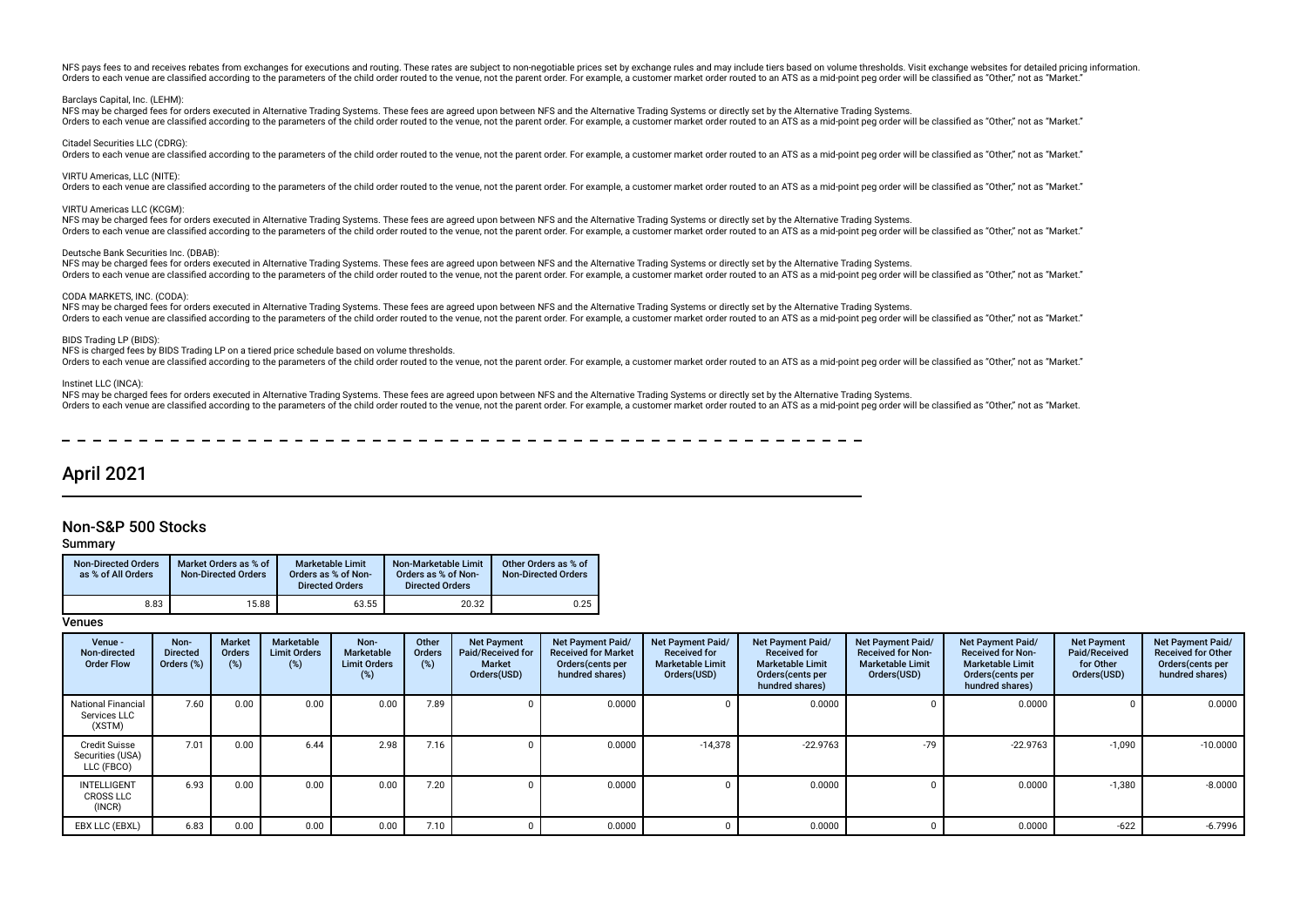| Venue -<br>Non-directed<br><b>Order Flow</b>            | Non-<br><b>Directed</b><br>Orders (%) | <b>Market</b><br>Orders<br>(%) | Marketable<br><b>Limit Orders</b><br>(%) | Non-<br>Marketable<br><b>Limit Orders</b><br>(%) | Other<br>Orders<br>(%) | <b>Net Payment</b><br>Paid/Received for<br>Market<br>Orders(USD) | Net Payment Paid/<br><b>Received for Market</b><br>Orders(cents per<br>hundred shares) | Net Payment Paid/<br><b>Received for</b><br><b>Marketable Limit</b><br>Orders(USD) | Net Payment Paid/<br>Received for<br><b>Marketable Limit</b><br>Orders(cents per<br>hundred shares) | Net Payment Paid/<br>Received for Non-<br><b>Marketable Limit</b><br>Orders(USD) | Net Payment Paid/<br>Received for Non-<br>Marketable Limit<br>Orders(cents per<br>hundred shares) | <b>Net Payment</b><br>Paid/Received<br>for Other<br>Orders(USD) | Net Payment Paid/<br>Received for Other<br>Orders(cents per<br>hundred shares) |
|---------------------------------------------------------|---------------------------------------|--------------------------------|------------------------------------------|--------------------------------------------------|------------------------|------------------------------------------------------------------|----------------------------------------------------------------------------------------|------------------------------------------------------------------------------------|-----------------------------------------------------------------------------------------------------|----------------------------------------------------------------------------------|---------------------------------------------------------------------------------------------------|-----------------------------------------------------------------|--------------------------------------------------------------------------------|
| Morgan Stanley &<br>Company LLC<br>(MSCO)               | 6.79                                  | 0.00                           | 2.27                                     | 0.99                                             | 7.01                   | $\Omega$                                                         | 0.0000                                                                                 | $-5,131$                                                                           | $-23.8919$                                                                                          | -8                                                                               | $-23.8919$                                                                                        | $-6,800$                                                        | $-20.0000$                                                                     |
| Merrill Lynch,<br>Pierce, Fenner &<br>Smith Inc. (MLCO) | 6.60                                  | 0.00                           | 0.00                                     | 0.00                                             | 6.85                   | $\Omega$                                                         | 0.0000                                                                                 | $\Omega$                                                                           | 0.0000                                                                                              | $\Omega$                                                                         | 0.0000                                                                                            | $-362$                                                          | $-10.0000$                                                                     |
| JP Morgan<br>Securities LLC<br>(JPMS)                   | 6.57                                  | 0.00                           | 0.00                                     | 0.00                                             | 6.82                   | $\Omega$                                                         | 0.0000                                                                                 | $\Omega$                                                                           | 0.0000                                                                                              | $\Omega$                                                                         | 0.0000                                                                                            | $-1,018$                                                        | $-12.0000$                                                                     |
| Investors<br>Exchange (IEXG)                            | 6.53                                  | 0.00                           | 0.00                                     | 0.32                                             | 6.78                   | ſ                                                                | 0.0000                                                                                 | $\mathbf 0$                                                                        | 0.0000                                                                                              | 24                                                                               | 7.2530                                                                                            | $-1,985$                                                        | $-9.0000$                                                                      |
| NASDAQ<br>Execution<br>Services, LLC<br>(NSDQ)          | 6.32                                  | 0.06                           | 0.00                                     | 0.45                                             | 6.56                   | $\Omega$                                                         | 0.0000                                                                                 | $\mathbf 0$                                                                        | 0.0000                                                                                              | 293                                                                              | 15.4585                                                                                           |                                                                 | 0.0322                                                                         |
| Goldman, Sachs &<br>Co. (GSCO)                          | 6.15                                  | 0.00                           | 0.00                                     | 0.00                                             | 6.39                   | $\Omega$                                                         | 0.0000                                                                                 | $\mathbf{0}$                                                                       | 0.0000                                                                                              | $\Omega$                                                                         | 0.0000                                                                                            | $-2,293$                                                        | $-10.0000$                                                                     |
| <b>UBS Securities</b><br>LLC - ATS (UBSA)               | 6.13                                  | 0.00                           | 0.00                                     | 0.00                                             | 6.37                   | $\Omega$                                                         | 0.0000                                                                                 | $\mathbf{0}$                                                                       | 0.0000                                                                                              | $\mathbf 0$                                                                      | 0.0000                                                                                            | $-2,703$                                                        | $-10.0000$                                                                     |
| Barclays Capital,<br>Inc. (LEHM)                        | 5.46                                  | 0.00                           | 0.00                                     | 0.00                                             | 5.67                   | $\Omega$                                                         | 0.0000                                                                                 | $\Omega$                                                                           | 0.0000                                                                                              | $\Omega$                                                                         | 0.0000                                                                                            | $-1,406$                                                        | $-10.0000$                                                                     |
| Deutsche Bank<br>Securities Inc.<br>(DBAB)              | 2.72                                  | 0.00                           | 0.00                                     | 0.00                                             | 2.83                   | $\Omega$                                                         | 0.0000                                                                                 | $\mathbf{0}$                                                                       | 0.0000                                                                                              | $\Omega$                                                                         | 0.0000                                                                                            | $-174$                                                          | $-10.0000$                                                                     |
| <b>VIRTU Americas</b><br>LLC (KCGM)                     | 2.63                                  | 0.00                           | 5.69                                     | 2.59                                             | 2.62                   | $\Omega$                                                         | 0.0000                                                                                 | $-12,319$                                                                          | $-24.8990$                                                                                          | $-93$                                                                            | $-24.8990$                                                                                        | $-191$                                                          | $-10.0000$                                                                     |
| <b>BIDS Trading LP</b><br>(BIDS)                        | 2.57                                  | 0.00                           | 0.00                                     | 0.00                                             | 2.66                   | $\Omega$                                                         | 0.0000                                                                                 | $\mathbf{0}$                                                                       | 0.0000                                                                                              | $\Omega$                                                                         | 0.0000                                                                                            | $-219$                                                          | $-15.0000$                                                                     |
| CODA MARKETS.<br>INC. (CODA)                            | 2.51                                  | 0.00                           | 0.00                                     | 0.00                                             | 2.61                   | $\Omega$                                                         | 0.0000                                                                                 | $\mathbf 0$                                                                        | 0.0000                                                                                              | $\Omega$                                                                         | 0.0000                                                                                            | $-698$                                                          | $-5.0000$                                                                      |
| <b>Instinet LLC</b><br>(INCA)                           | 2.49                                  | 0.00                           | 0.00                                     | 0.00                                             | 2.58                   | $\Omega$                                                         | 0.0000                                                                                 | $\mathbf{0}$                                                                       | 0.0000                                                                                              | $\Omega$                                                                         | 0.0000                                                                                            | $-133$                                                          | $-10.0000$                                                                     |

#### National Financial Services LLC (XSTM):

Orders may be routed to NFS's Alternative Trading System, CrossStream. NFS is not charged an explicit fee for orders executed in CrossStream but may receive a trading commission from the contra-side party against which the Orders to each venue are classified according to the parameters of the child order routed to the venue, not the parent order. For example, a customer market order routed to an ATS as a mid-point peg order will be classifie

#### Credit Suisse Securities (USA) LLC (FBCO):

NFS may be charged fees for orders executed in Alternative Trading Systems. These fees are agreed upon between NFS and the Alternative Trading Systems or directly set by the Alternative Trading Systems. Orders to each venue are classified according to the parameters of the child order routed to the venue, not the parent order. For example, a customer market order routed to an ATS as a mid-point peg order will be classifie

#### INTELLIGENT CROSS LLC (INCR):

NFS may be charged fees for orders executed in Alternative Trading Systems. These fees are agreed upon between NFS and the Alternative Trading Systems or directly set by the Alternative Trading Systems or directly set by t Orders to each venue are classified according to the parameters of the child order routed to the venue, not the parent order. For example, a customer market order routed to an ATS as a mid-point peq order will be classifie

#### EBX LLC (EBXL):

Orders may be routed through EBX LLC in which NFS or its affiliates have an interest.

Orders to each venue are classified according to the parameters of the child order routed to the venue, not the parent order. For example, a customer market order routed to an ATS as a mid-point peg order will be classifie

#### Morgan Stanley & Company LLC (MSCO):

NFS may be charged fees for orders executed in Alternative Trading Systems. These fees are agreed upon between NFS and the Alternative Trading Systems or directly set by the Alternative Trading Systems or directly set by t Orders to each venue are classified according to the parameters of the child order routed to the venue, not the parent order. For example, a customer market order routed to an ATS as a mid-point peg order will be classifie

Merrill Lynch, Pierce, Fenner & Smith Inc. (MLCO):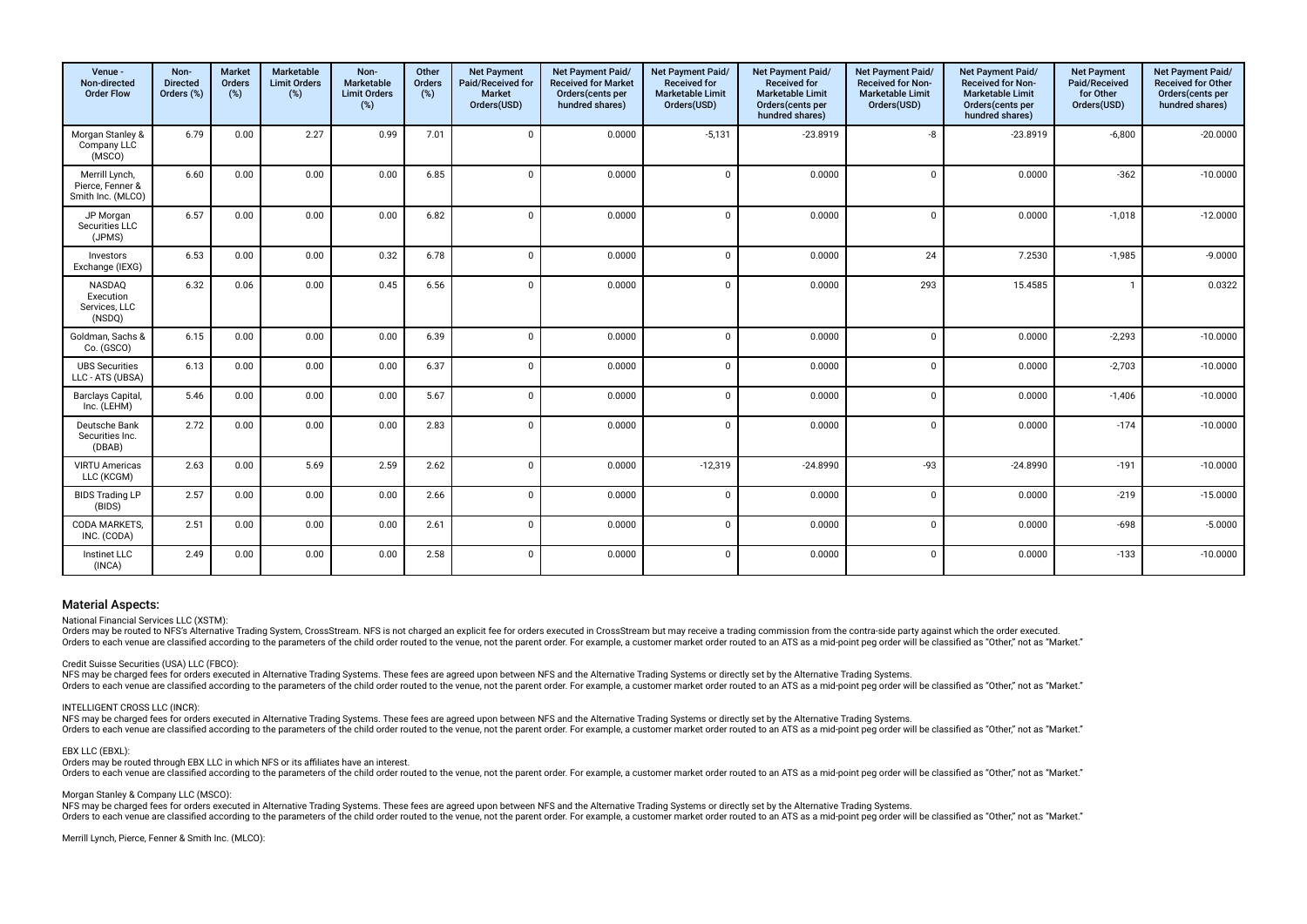NFS may be charged fees for orders executed in Alternative Trading Systems. These fees are agreed upon between NFS and the Alternative Trading Systems or directly set by the Alternative Trading Systems. Orders to each venue are classified according to the parameters of the child order routed to the venue, not the parent order. For example, a customer market order routed to an ATS as a mid-noint peg order will be classifie

#### JP Morgan Securities LLC (JPMS):

NFS may be charged fees for orders executed in Alternative Trading Systems. These fees are agreed upon between NFS and the Alternative Trading Systems or directly set by the Alternative Trading Systems. Orders to each venue are classified according to the parameters of the child order routed to the venue, not the parent order. For example, a customer market order routed to an ATS as a mid-point peg order will be classifie

#### Investors Exchange (IEXG)

NFS pays fees to and receives rebates from exchanges for executions and routing. These rates are subject to non-negotiable prices set by exchange rules and may include tiers based on yolume thresholds. Visit exchange websi Orders to each venue are classified according to the parameters of the child order routed to the venue, not the parent order. For example, a customer market order routed to an ATS as a mid-point peg order will be classifie

#### NASDAQ Execution Services, LLC (NSDQ):

NFS pays fees to and receives rebates from exchanges for executions and routing. These rates are subject to non-negotiable prices set by exchange rules and may include tiers based on yolume thresholds. Visit exchange websi Orders to each venue are classified according to the parameters of the child order routed to the venue, not the parent order. For example, a customer market order routed to an ATS as a mid-point peg order will be classifie

#### Goldman, Sachs & Co. (GSCO):

NFS may be charged fees for orders executed in Alternative Trading Systems. These fees are agreed upon between NFS and the Alternative Trading Systems or directly set by the Alternative Trading Systems. Orders to each venue are classified according to the parameters of the child order routed to the venue, not the parent order. For example, a customer market order routed to an ATS as a mid-point peg order will be classifie

#### UBS Securities LLC - ATS (UBSA):

NFS may be charged fees for orders executed in Alternative Trading Systems. These fees are agreed upon between NFS and the Alternative Trading Systems or directly set by the Alternative Trading Systems. Orders to each venue are classified according to the parameters of the child order routed to the venue, not the parent order. For example, a customer market order routed to an ATS as a mid-point peg order will be classifie

#### Barclays Capital, Inc. (LEHM):

NFS may be charged fees for orders executed in Alternative Trading Systems. These fees are agreed upon between NFS and the Alternative Trading Systems or directly set by the Alternative Trading Systems. Orders to each venue are classified according to the parameters of the child order routed to the venue, not the parent order. For example, a customer market order routed to an ATS as a mid-noint peg order will be classifie

#### Deutsche Bank Securities Inc. (DBAB):

NFS may be charged fees for orders executed in Alternative Trading Systems. These fees are agreed upon between NFS and the Alternative Trading Systems or directly set by the Alternative Trading Systems. Orders to each venue are classified according to the parameters of the child order routed to the venue, not the parent order. For example, a customer market order routed to an ATS as a mid-point peg order will be classifie

#### VIRTU Americas LLC (KCGM):

NFS may be charged fees for orders executed in Alternative Trading Systems. These fees are agreed upon between NFS and the Alternative Trading Systems or directly set by the Alternative Trading Systems or directly set by t Orders to each venue are classified according to the parameters of the child order routed to the venue, not the parent order. For example, a customer market order routed to an ATS as a mid-point peg order will be classifie

#### BIDS Trading LP (BIDS)

NFS is charged fees by BIDS Trading LP on a tiered price schedule based on volume thresholds.

Orders to each venue are classified according to the parameters of the child order routed to the venue, not the parent order. For example, a customer market order routed to an ATS as a mid-point peg order will be classifie

#### CODA MARKETS, INC. (CODA):

NFS may be charged fees for orders executed in Alternative Trading Systems. These fees are agreed upon between NFS and the Alternative Trading Systems or directly set by the Alternative Trading Systems. The saided according to the parameters of the child order routed to the yenue not the parameter Soft and the version of the version of the parameter of the version of the school of the version of the school of the paramete

#### Instinet LLC (INCA):

NFS may be charged fees for orders executed in Alternative Trading Systems. These fees are agreed upon between NFS and the Alternative Trading Systems or directly set by the Alternative Trading Systems. Orders to each venue are classified according to the parameters of the child order routed to the venue, not the parent order. For example, a customer market order routed to an ATS as a mid-point peg order will be classifie

## April 2021

## **Options**

#### **Summary**

| <b>Non-Directed Orders</b><br>as % of All Orders | Market Orders as % of<br><b>Non-Directed Orders</b> | <b>Marketable Limit</b><br>Orders as % of Non-<br><b>Directed Orders</b> | Non-Marketable Limit<br>Orders as % of Non-<br><b>Directed Orders</b> | Other Orders as % of<br><b>Non-Directed Orders</b> |
|--------------------------------------------------|-----------------------------------------------------|--------------------------------------------------------------------------|-----------------------------------------------------------------------|----------------------------------------------------|
| 74.93                                            | 0.00                                                | 0.00                                                                     | $0.00\,$                                                              | 100.00                                             |

| Venue -<br>Non-directed<br><b>Order Flow</b> | Non-<br><b>Directed</b><br>Orders (%) | <b>Market</b><br><b>Orders</b><br>(% ) | <b>Marketable</b><br><b>Limit Orders</b> | Non-<br>Marketable<br><b>Limit Orders</b> | Other<br>Orders<br>(%) | Net Payment<br>Paid/Received for<br><b>Market</b><br>Orders(USD) | Net Payment Paid/<br><b>Received for Market</b><br>Orders (cents per<br>hundred shares) | <b>Net Payment Paid/</b><br><b>Received for</b><br><b>Marketable Limit</b><br>Orders(USD) | <b>Net Payment Paid/</b><br><b>Received for</b><br><b>Marketable Limit</b><br>Orders(cents per<br>hundred shares) | Net Payment Paid/<br><b>Received for Non-</b><br><b>Marketable Limit</b><br>Orders(USD) | <b>Net Payment Paid/</b><br><b>Received for Non-</b><br><b>Marketable Limit</b><br>Orders(cents per<br>hundred shares) | <b>Net Payment</b><br>Paid/Received for<br>Other<br>Orders(USD) | Net Payment Paid/<br><b>Received for Other</b><br>Orders (cents per<br>hundred shares) |
|----------------------------------------------|---------------------------------------|----------------------------------------|------------------------------------------|-------------------------------------------|------------------------|------------------------------------------------------------------|-----------------------------------------------------------------------------------------|-------------------------------------------------------------------------------------------|-------------------------------------------------------------------------------------------------------------------|-----------------------------------------------------------------------------------------|------------------------------------------------------------------------------------------------------------------------|-----------------------------------------------------------------|----------------------------------------------------------------------------------------|
|----------------------------------------------|---------------------------------------|----------------------------------------|------------------------------------------|-------------------------------------------|------------------------|------------------------------------------------------------------|-----------------------------------------------------------------------------------------|-------------------------------------------------------------------------------------------|-------------------------------------------------------------------------------------------------------------------|-----------------------------------------------------------------------------------------|------------------------------------------------------------------------------------------------------------------------|-----------------------------------------------------------------|----------------------------------------------------------------------------------------|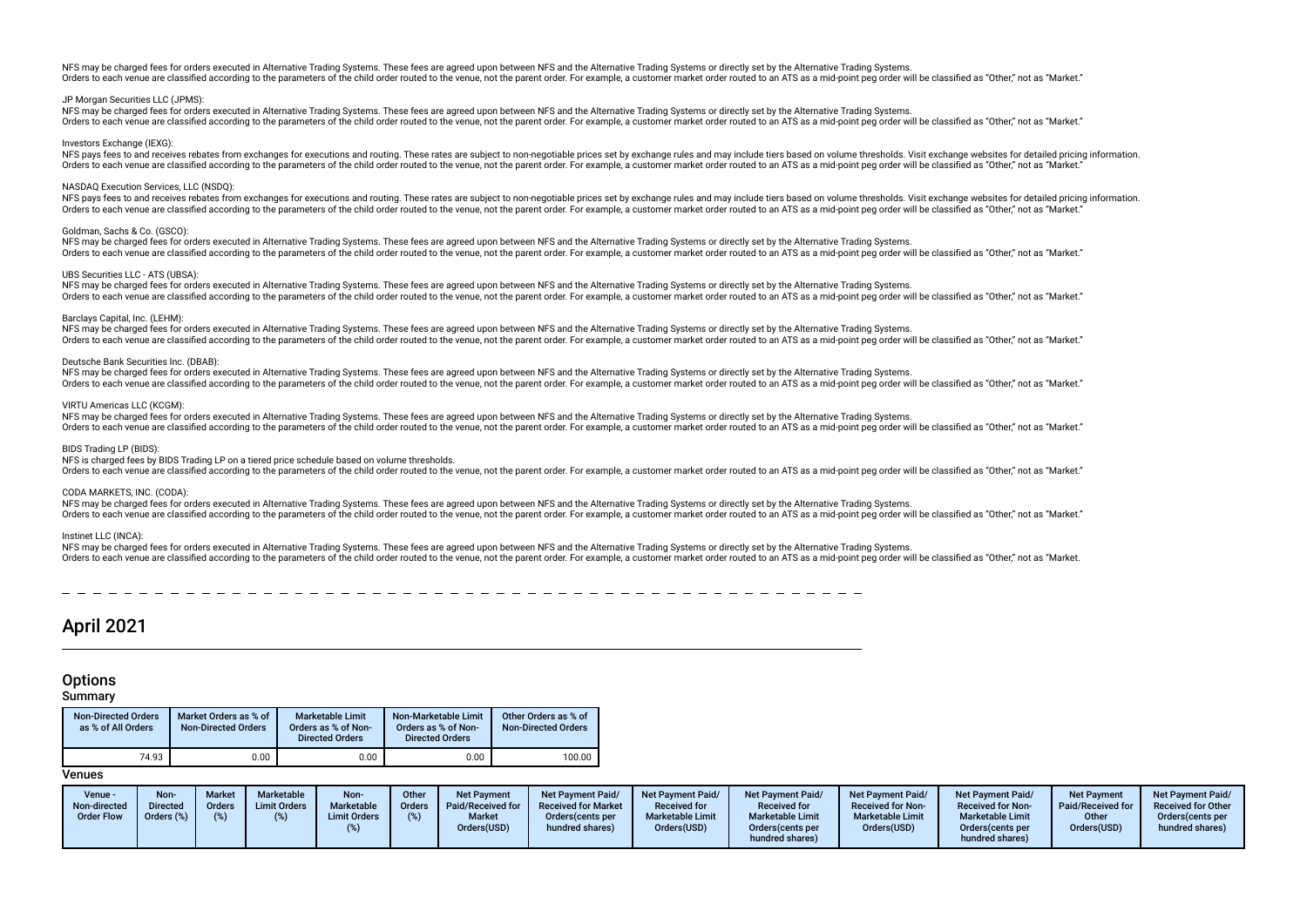| Venue -<br>Non-directed<br><b>Order Flow</b>    | Non-<br><b>Directed</b><br>Orders (%) | Market<br><b>Orders</b><br>$(\%)$ | Marketable<br><b>Limit Orders</b><br>(%) | Non-<br><b>Marketable</b><br><b>Limit Orders</b><br>(%) | Other<br>Orders<br>(%) | <b>Net Payment</b><br>Paid/Received for<br><b>Market</b><br>Orders(USD) | <b>Net Payment Paid/</b><br><b>Received for Market</b><br>Orders (cents per<br>hundred shares) | Net Payment Paid/<br><b>Received for</b><br><b>Marketable Limit</b><br>Orders(USD) | Net Payment Paid/<br><b>Received for</b><br><b>Marketable Limit</b><br>Orders(cents per<br>hundred shares) | Net Payment Paid/<br><b>Received for Non-</b><br><b>Marketable Limit</b><br>Orders(USD) | Net Payment Paid/<br><b>Received for Non-</b><br><b>Marketable Limit</b><br>Orders (cents per<br>hundred shares) | <b>Net Payment</b><br>Paid/Received for<br>Other<br>Orders(USD) | Net Payment Paid/<br><b>Received for Other</b><br>Orders (cents per<br>hundred shares) |
|-------------------------------------------------|---------------------------------------|-----------------------------------|------------------------------------------|---------------------------------------------------------|------------------------|-------------------------------------------------------------------------|------------------------------------------------------------------------------------------------|------------------------------------------------------------------------------------|------------------------------------------------------------------------------------------------------------|-----------------------------------------------------------------------------------------|------------------------------------------------------------------------------------------------------------------|-----------------------------------------------------------------|----------------------------------------------------------------------------------------|
| <b>NYSE</b> Arca<br>Options<br>(ARCA)           | 24.67                                 | 0.00                              | 0.00                                     | 0.00                                                    | 24.67                  |                                                                         | 0.0000                                                                                         |                                                                                    | 0.0000                                                                                                     |                                                                                         | 38.2300                                                                                                          | 3,715                                                           | 38.2300                                                                                |
| NASDAQ<br>Options<br>Market<br>(NSDQ)           | 23.51                                 | 0.00                              | 0.00                                     | 0.00                                                    | 23.51                  |                                                                         | 0.0000                                                                                         |                                                                                    | 0.0000                                                                                                     |                                                                                         | 0.0000                                                                                                           | 1.480                                                           | 14.5200                                                                                |
| Cboe BZX<br>Options<br>Exchange, Inc.<br>(BATS) | 23.36                                 | 0.00                              | 0.00                                     | 0.00                                                    | 23.36                  |                                                                         | 0.0000                                                                                         |                                                                                    | 0.0000                                                                                                     |                                                                                         | 0.0000                                                                                                           | 1,203                                                           | 16.6100                                                                                |
| Cboe Options<br>Exchange<br>(CBOE)              | 16.14                                 | 0.00                              | 0.00                                     | 0.00                                                    | 16.14                  |                                                                         | 0.0000                                                                                         |                                                                                    | 0.0000                                                                                                     |                                                                                         | 0.0000                                                                                                           | $-1,186$                                                        | $-22.7950$                                                                             |
| Morgan<br>Stanley &<br>Company LLC<br>(MSCO)    | 11.96                                 | 0.00                              | 0.00                                     | 0.00                                                    | 11.96                  |                                                                         | 0.0000                                                                                         |                                                                                    | 0.0000                                                                                                     |                                                                                         | 0.0000                                                                                                           | $-2,117$                                                        | $-10.0000$                                                                             |

NYSE Arca Options (ARCA):

NFS pays fees to and receives rebates from options exchanges. These fees and rebates are subject to non-negotiable prices set by exchange rules and may include tiers based on volume thresholds.

NASDAQ Options Market (NSDQ): NFS pays fees to and receives rebates from options exchanges. These fees and rebates are subject to non-negotiable prices set by exchange rules and may include tiers based on volume thresholds.

Cboe BZX Options Exchange, Inc. (BATS): NFS pays fees to and receives rebates from options exchanges. These fees and rebates are subject to non-negotiable prices set by exchange rules and may include tiers based on volume thresholds.

Cboe Options Exchange (CBOE): NFS pays fees to and receives rebates from options exchanges. These fees and rebates are subject to non-negotiable prices set by exchange rules and may include tiers based on volume thresholds.

Morgan Stanley & Company LLC (MSCO): NFS may use broker Morgan Stanley & Co.LLC for additional options routing. Executions via this router is charged additional fees under a cost-plus agreement

## May 2021

## S&P 500 Stocks

### Summary

| <b>Non-Directed Orders</b><br>as % of All Orders | Market Orders as % of<br><b>Non-Directed Orders</b> | <b>Marketable Limit</b><br>Orders as % of Non-<br><b>Directed Orders</b> | Non-Marketable Limit<br>Orders as % of Non-<br><b>Directed Orders</b> | Other Orders as % of<br><b>Non-Directed Orders</b> |
|--------------------------------------------------|-----------------------------------------------------|--------------------------------------------------------------------------|-----------------------------------------------------------------------|----------------------------------------------------|
| 7.82                                             | 49.55                                               | 46.53                                                                    | 3.82                                                                  | 0.10                                               |

| Venue -<br>Non-directed<br><b>Order Flow</b> | Non-<br><b>Directed</b><br>Orders $(\%)$ | <b>Market</b><br><b>Orders</b> | <b>Marketable</b><br><b>Limit Orders</b><br>(%) | Non-<br><b>Marketable</b><br><b>Limit Orders</b> | Other<br>Orders | <b>Net Payment</b><br>Paid/Received for<br><b>Market</b><br>Orders(USD) | <b>Net Payment Paid/</b><br><b>Received for Market</b><br>Orders (cents per<br>hundred shares) | Net Payment Paid/<br><b>Received for</b><br><b>Marketable Limit</b><br>Orders(USD) | <b>Net Payment Paid/</b><br><b>Received for</b><br><b>Marketable Limit</b><br>Orders (cents per<br>hundred shares) | <b>Net Payment Paid/</b><br><b>Received for Non-</b><br><b>Marketable Limit</b><br>Orders(USD) | <b>Net Payment Paid/</b><br><b>Received for Non-</b><br><b>Marketable Limit</b><br>Orders (cents per<br>hundred shares) | <b>Net Payment</b><br>Paid/Received<br>for Other<br>Orders(USD) | <b>Net Payment Paid/</b><br><b>Received for Other</b><br>Orders(cents per<br>hundred shares) |
|----------------------------------------------|------------------------------------------|--------------------------------|-------------------------------------------------|--------------------------------------------------|-----------------|-------------------------------------------------------------------------|------------------------------------------------------------------------------------------------|------------------------------------------------------------------------------------|--------------------------------------------------------------------------------------------------------------------|------------------------------------------------------------------------------------------------|-------------------------------------------------------------------------------------------------------------------------|-----------------------------------------------------------------|----------------------------------------------------------------------------------------------|
| Investors<br>Exchange (IEXG)                 | 8.57                                     | 0.00                           | 0.00                                            | 4.55                                             | 9.81            |                                                                         | 0.0000                                                                                         |                                                                                    | 0.0000                                                                                                             |                                                                                                | 0.0000                                                                                                                  | $-1,045$                                                        | $-9.0000$                                                                                    |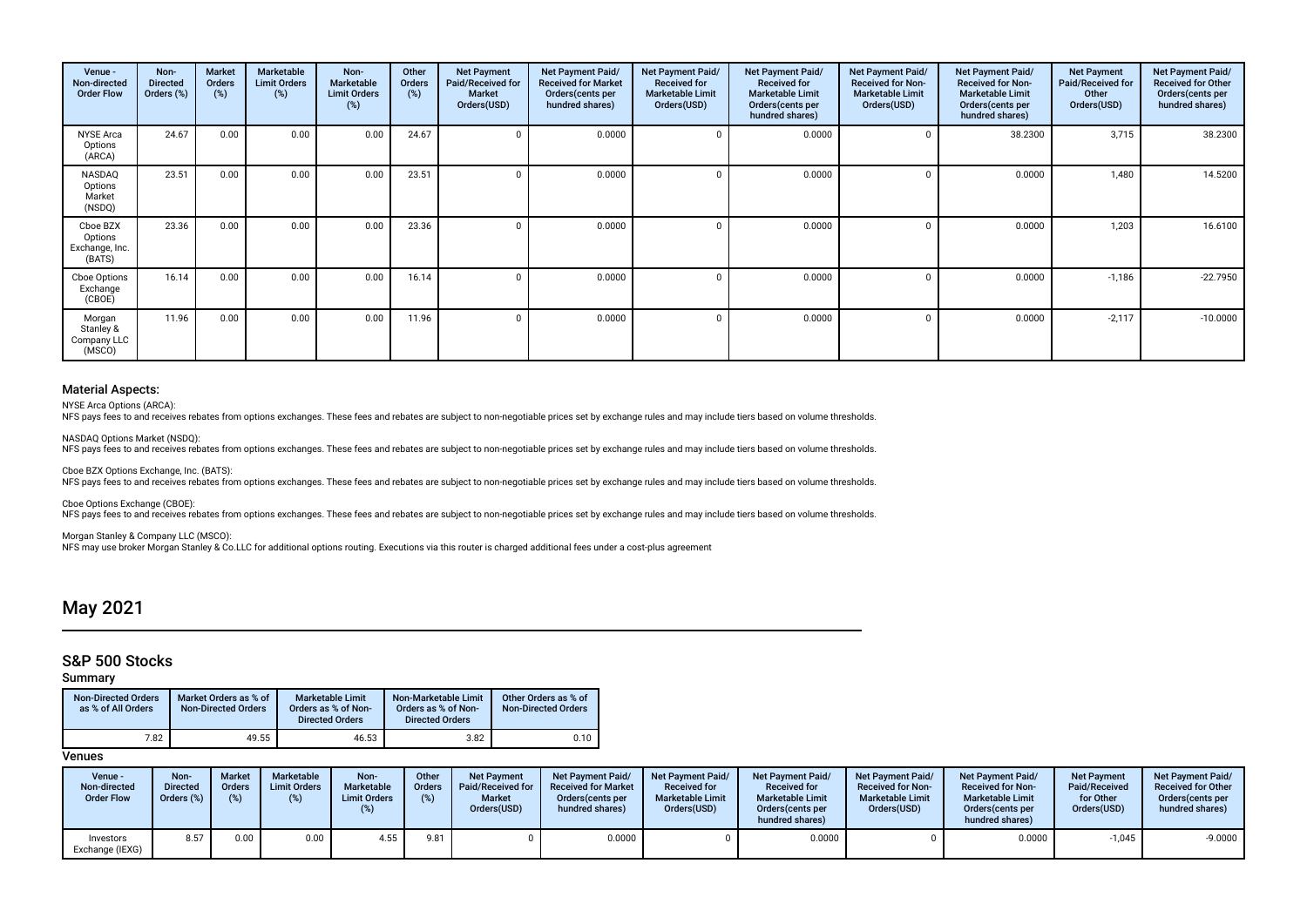| Venue -<br>Non-directed<br><b>Order Flow</b>            | Non-<br><b>Directed</b><br>Orders (%) | <b>Market</b><br>Orders<br>(%) | Marketable<br><b>Limit Orders</b><br>(%) | Non-<br>Marketable<br><b>Limit Orders</b><br>(%) | Other<br><b>Orders</b><br>$(\%)$ | <b>Net Payment</b><br>Paid/Received for<br><b>Market</b><br>Orders(USD) | Net Payment Paid/<br><b>Received for Market</b><br>Orders(cents per<br>hundred shares) | Net Payment Paid/<br><b>Received for</b><br><b>Marketable Limit</b><br>Orders(USD) | Net Payment Paid/<br><b>Received for</b><br><b>Marketable Limit</b><br>Orders(cents per<br>hundred shares) | Net Payment Paid/<br>Received for Non-<br><b>Marketable Limit</b><br>Orders(USD) | Net Payment Paid/<br><b>Received for Non-</b><br><b>Marketable Limit</b><br>Orders(cents per<br>hundred shares) | <b>Net Payment</b><br>Paid/Received<br>for Other<br>Orders(USD) | Net Payment Paid/<br>Received for Other<br>Orders(cents per<br>hundred shares) |
|---------------------------------------------------------|---------------------------------------|--------------------------------|------------------------------------------|--------------------------------------------------|----------------------------------|-------------------------------------------------------------------------|----------------------------------------------------------------------------------------|------------------------------------------------------------------------------------|------------------------------------------------------------------------------------------------------------|----------------------------------------------------------------------------------|-----------------------------------------------------------------------------------------------------------------|-----------------------------------------------------------------|--------------------------------------------------------------------------------|
| National Financial<br>Services LLC<br>(XSTM)            | 8.26                                  | 0.00                           | 0.00                                     | 0.00                                             | 9.48                             | $\overline{0}$                                                          | 0.0000                                                                                 | $\mathbf 0$                                                                        | 0.0000                                                                                                     | $\mathsf 0$                                                                      | 0.0000                                                                                                          | $\mathbf{0}$                                                    | 0.0000                                                                         |
| <b>Credit Suisse</b><br>Securities (USA)<br>LLC (FBCO)  | 6.56                                  | 0.00                           | 31.90                                    | 24.70                                            | 6.70                             | $\mathbf 0$                                                             | 0.0000                                                                                 | $-11,186$                                                                          | $-23.4993$                                                                                                 | $-75$                                                                            | $-23.4993$                                                                                                      | $-334$                                                          | $-10.0000$                                                                     |
| EBX LLC (EBXL)                                          | 5.84                                  | 0.00                           | 0.00                                     | 0.00                                             | 6.70                             | $\mathsf 0$                                                             | 0.0000                                                                                 | $\mathsf 0$                                                                        | 0.0000                                                                                                     | $\mathbf 0$                                                                      | 0.0000                                                                                                          | $-208$                                                          | $-6.7924$                                                                      |
| Merrill Lynch,<br>Pierce, Fenner &<br>Smith Inc. (MLCO) | 5.71                                  | 0.00                           | 0.00                                     | 0.00                                             | 6.55                             | $\Omega$                                                                | 0.0000                                                                                 | $\mathbf 0$                                                                        | 0.0000                                                                                                     | $\Omega$                                                                         | 0.0000                                                                                                          | $-122$                                                          | $-10.0000$                                                                     |
| <b>INTELLIGENT</b><br><b>CROSS LLC</b><br>(INCR)        | 5.66                                  | 0.00                           | 0.00                                     | 0.00                                             | 6.49                             | $\mathbf{0}$                                                            | 0.0000                                                                                 | $\mathbf 0$                                                                        | 0.0000                                                                                                     | $\mathbf 0$                                                                      | 0.0000                                                                                                          | $-323$                                                          | $-8.0000$                                                                      |
| <b>UBS Securities</b><br>LLC - ATS (UBSA)               | 5.53                                  | 0.00                           | 0.00                                     | 0.00                                             | 6.34                             | $\mathbf 0$                                                             | 0.0000                                                                                 | $\mathbf 0$                                                                        | 0.0000                                                                                                     | $\mathbf 0$                                                                      | 0.0000                                                                                                          | $-914$                                                          | $-10.0000$                                                                     |
| <b>Citadel Securities</b><br>LLC (CDRG)                 | 5.48                                  | 48.27                          | 17.16                                    | 22.13                                            | 0.00                             | $\mathbf 0$                                                             | 0.0000                                                                                 | $\mathbf 0$                                                                        | 0.0000                                                                                                     | $\mathbf 0$                                                                      | 0.0000                                                                                                          | $\mathbf 0$                                                     | 0.0000                                                                         |
| Goldman, Sachs &<br>Co. (GSCO)                          | 5.45                                  | 0.00                           | 0.00                                     | 0.00                                             | 6.25                             | $\Omega$                                                                | 0.0000                                                                                 | $\mathbf 0$                                                                        | 0.0000                                                                                                     | $\mathbf 0$                                                                      | 0.0000                                                                                                          | $-694$                                                          | $-10.0000$                                                                     |
| Morgan Stanley &<br>Company LLC<br>(MSCO)               | 5.35                                  | 0.00                           | 9.40                                     | 6.17                                             | 5.90                             | $\Omega$                                                                | 0.0000                                                                                 | $-2,364$                                                                           | $-24.3383$                                                                                                 | $-4$                                                                             | $-24.3383$                                                                                                      | $-2,948$                                                        | $-20.0000$                                                                     |
| JP Morgan<br>Securities LLC<br>(JPMS)                   | 5.19                                  | 0.00                           | 0.00                                     | 0.00                                             | 5.95                             | $\mathbf 0$                                                             | 0.0000                                                                                 | $\mathbf 0$                                                                        | 0.0000                                                                                                     | $\mathbf 0$                                                                      | 0.0000                                                                                                          | $-340$                                                          | $-12.0000$                                                                     |
| Barclays Capital,<br>Inc. (LEHM)                        | 4.56                                  | 0.00                           | 0.00                                     | 0.00                                             | 5.23                             | $\mathbf{0}$                                                            | 0.0000                                                                                 | $\mathbf{0}$                                                                       | 0.0000                                                                                                     | $\mathbf 0$                                                                      | 0.0000                                                                                                          | $-355$                                                          | $-10.0000$                                                                     |
| <b>NASDAQ</b><br>Execution<br>Services, LLC<br>(NSDQ)   | 4.50                                  | 0.01                           | 0.00                                     | 1.02                                             | 5.16                             | $\Omega$                                                                | 0.0000                                                                                 | $\mathbf 0$                                                                        | 0.0000                                                                                                     | 60                                                                               | 3.7577                                                                                                          | $\Omega$                                                        | 0.0000                                                                         |
| VIRTU Americas,<br>LLC (NITE)                           | 3.59                                  | 30.25                          | 16.94                                    | 21.44                                            | 0.00                             | $\mathbf 0$                                                             | 0.0000                                                                                 | $\mathbf 0$                                                                        | 0.0000                                                                                                     | $\mathsf 0$                                                                      | 0.0000                                                                                                          | $\mathbf 0$                                                     | 0.0000                                                                         |
| <b>VIRTU Americas</b><br>LLC (KCGM)                     | 2.75                                  | 0.00                           | 24.49                                    | 17.85                                            | 2.52                             | $\mathbf 0$                                                             | 0.0000                                                                                 | $-7,096$                                                                           | $-25.1190$                                                                                                 | $-57$                                                                            | $-25.1190$                                                                                                      | $-51$                                                           | $-10.0000$                                                                     |
| CODA MARKETS,<br>INC. (CODA)                            | 2.35                                  | 0.00                           | 0.00                                     | 0.00                                             | 2.69                             | $\mathbf 0$                                                             | 0.0000                                                                                 | $\pmb{0}$                                                                          | 0.0000                                                                                                     | $\mathsf 0$                                                                      | 0.0000                                                                                                          | $-369$                                                          | $-5.0000$                                                                      |
| Deutsche Bank<br>Securities Inc.<br>(DBAB)              | 2.26                                  | 0.00                           | 0.00                                     | 0.00                                             | 2.60                             | $\mathbf{0}$                                                            | 0.0000                                                                                 | $\mathbf 0$                                                                        | 0.0000                                                                                                     | $\mathsf 0$                                                                      | 0.0000                                                                                                          | $-40$                                                           | $-10.0000$                                                                     |
| <b>BIDS Trading LP</b><br>(BIDS)                        | 2.22                                  | 0.00                           | 0.00                                     | 0.00                                             | 2.54                             | $\mathbf 0$                                                             | 0.0000                                                                                 | $\mathbf 0$                                                                        | 0.0000                                                                                                     | $\mathbf 0$                                                                      | 0.0000                                                                                                          | $-57$                                                           | $-15.0000$                                                                     |
| Instinet LLC<br>(INCA)                                  | 2.05                                  | 0.00                           | 0.00                                     | 0.00                                             | 2.35                             | $\Omega$                                                                | 0.0000                                                                                 | $\mathbf 0$                                                                        | 0.0000                                                                                                     | $\mathbf 0$                                                                      | 0.0000                                                                                                          | $-42$                                                           | $-10.0000$                                                                     |

Investors Exchange (IEXG):

NFS pays fees to and receives rebates from exchanges for executions and routing. These rates are subject to non-negotiable prices set by exchange rules and may include tiers based on volume thresholds. Visit exchange websi

National Financial Services LLC (XSTM):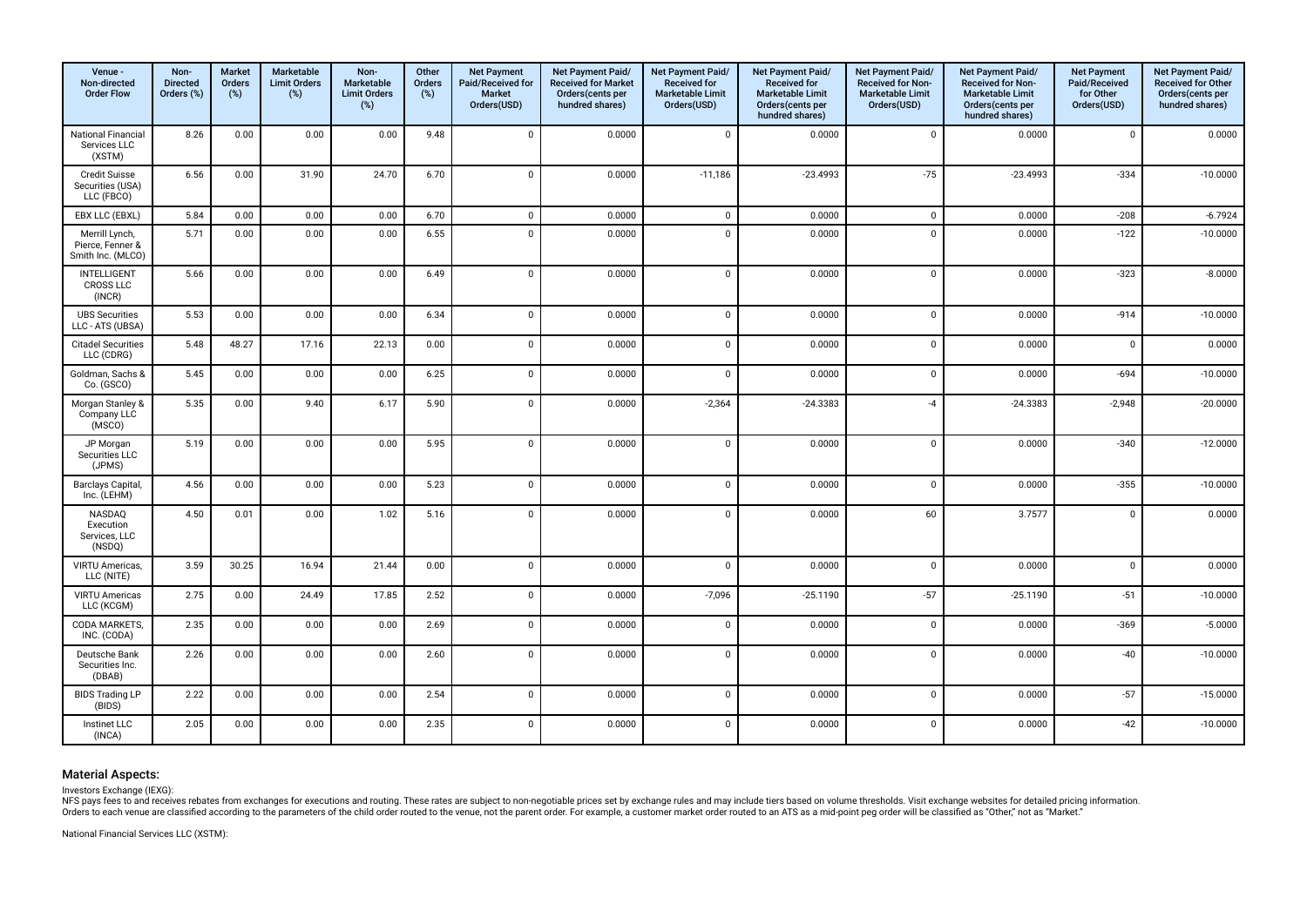Orders may be routed to NFS's Alternative Trading System, CrossStream. NFS is not charged an explicit fee for orders executed in CrossStream but may receive a trading commission from the contra-side party against which the Orders to each venue are classified according to the parameters of the child order routed to the venue, not the parent order. For example, a customer market order routed to an ATS as a mid-point peg order will be classifie

#### Credit Suisse Securities (USA) LLC (FBCO):

NFS may be charged fees for orders executed in Alternative Trading Systems. These fees are agreed upon between NFS and the Alternative Trading Systems or directly set by the Alternative Trading Systems. Orders to each venue are classified according to the parameters of the child order routed to the venue, not the parent order. For example, a customer market order routed to an ATS as a mid-point peg order will be classifie

#### EBX LLC (EBXL):

Orders may be routed through EBX LLC in which NFS or its afliates have an interest.

Orders to each venue are classified according to the parameters of the child order routed to the venue, not the parent order. For example, a customer market order routed to an ATS as a mid-point peg order will be classifie

#### Merrill Lynch, Pierce, Fenner & Smith Inc. (MLCO):

NFS may be charged fees for orders executed in Alternative Trading Systems. These fees are agreed upon between NFS and the Alternative Trading Systems or directly set by the Alternative Trading Systems. Orders to each venue are classified according to the parameters of the child order routed to the venue, not the parent order. For example, a customer market order routed to an ATS as a mid-point peg order will be classifie

#### INTELLIGENT CROSS LLC (INCR):

NFS may be charged fees for orders executed in Alternative Trading Systems. These fees are agreed upon between NFS and the Alternative Trading Systems or directly set by the Alternative Trading Systems. Orders to each venue are classified according to the parameters of the child order routed to the venue, not the parent order. For example, a customer market order routed to an ATS as a mid-point peg order will be classifie

#### UBS Securities LLC - ATS (UBSA):

NFS may be charged fees for orders executed in Alternative Trading Systems. These fees are agreed upon between NFS and the Alternative Trading Systems or directly set by the Alternative Trading Systems or directly set by t Orders to each venue are classified according to the parameters of the child order routed to the venue, not the parent order. For example, a customer market order routed to an ATS as a mid-point peg order will be classifie

#### Citadel Securities LLC (CDRG):

Orders to each venue are classified according to the parameters of the child order routed to the venue, not the parent order. For example, a customer market order routed to an ATS as a mid-point peg order will be classifie

#### Goldman, Sachs & Co. (GSCO):

NFS may be charged fees for orders executed in Alternative Trading Systems. These fees are agreed upon between NFS and the Alternative Trading Systems or directly set by the Alternative Trading Systems. Orders to each venue are classified according to the parameters of the child order routed to the venue, not the parent order. For example, a customer market order routed to an ATS as a mid-point peg order will be classifie

#### Morgan Stanley & Company LLC (MSCO):

NFS may be charged fees for orders executed in Alternative Trading Systems. These fees are agreed upon between NFS and the Alternative Trading Systems or directly set by the Alternative Trading Systems or directly set by t Orders to each venue are classified according to the parameters of the child order routed to the venue, not the parent order. For example, a customer market order routed to an ATS as a mid-point peg order will be classifie

#### JP Morgan Securities LLC (JPMS):

NFS may be charged fees for orders executed in Alternative Trading Systems. These fees are agreed upon between NFS and the Alternative Trading Systems or directly set by the Alternative Trading Systems or directly set by t The sach venue are classified according to the narameters of the child order routed to the yenue pot the parent order. For example a customer market order routed to an ATS as a mid-point peg order will be classified as "Ot

#### Barclays Capital, Inc. (LEHM):

NFS may be charged fees for orders executed in Alternative Trading Systems. These fees are agreed upon between NFS and the Alternative Trading Systems or directly set by the Alternative Trading Systems. Orders to each venue are classified according to the parameters of the child order routed to the venue, not the parent order. For example, a customer market order routed to an ATS as a mid-point peg order will be classifie

#### NASDAQ Execution Services, LLC (NSDQ):

NFS pays fees to and receives rebates from exchanges for executions and routing. These rates are subject to non-negotiable prices set by exchange rules and may include tiers based on yolume thresholds. Visit exchange websi Orders to each venue are classified according to the parameters of the child order routed to the venue, not the parent order. For example, a customer market order routed to an ATS as a mid-point peg order will be classifie

#### VIRTU Americas, LLC (NITE):

Orders to each venue are classified according to the parameters of the child order routed to the venue, not the parent order. For example, a customer market order routed to an ATS as a mid-point peg order will be classifie

#### VIRTU Americas LLC (KCGM):

NFS may be charged fees for orders executed in Alternative Trading Systems. These fees are agreed upon between NFS and the Alternative Trading Systems or directly set by the Alternative Trading Systems. Orders to each venue are classified according to the parameters of the child order routed to the venue, not the parent order. For example, a customer market order routed to an ATS as a mid-point peg order will be classifie

#### CODA MARKETS, INC. (CODA):

NFS may be charged fees for orders executed in Alternative Trading Systems. These fees are agreed upon between NFS and the Alternative Trading Systems or directly set by the Alternative Trading Systems. Orders to each venue are classified according to the parameters of the child order routed to the venue, not the parent order. For example, a customer market order routed to an ATS as a mid-point peg order will be classifie

#### Deutsche Bank Securities Inc. (DBAB):

NFS may be charged fees for orders executed in Alternative Trading Systems. These fees are agreed upon between NFS and the Alternative Trading Systems or directly set by the Alternative Trading Systems. Orders to each venue are classified according to the parameters of the child order routed to the venue, not the parent order. For example, a customer market order routed to an ATS as a mid-point peg order will be classifie

#### BIDS Trading LP (BIDS)

NFS is charged fees by BIDS Trading LP on a tiered price schedule based on volume thresholds.

Orders to each venue are classified according to the parameters of the child order routed to the venue, not the parent order. For example, a customer market order routed to an ATS as a mid-point peg order will be classifie

#### Instinet LLC (INCA):

NFS may be charged fees for orders executed in Alternative Trading Systems. These fees are agreed upon between NFS and the Alternative Trading Systems or directly set by the Alternative Trading Systems. Orders to each venue are classified according to the parameters of the child order routed to the venue, not the parent order. For example, a customer market order routed to an ATS as a mid-point peg order will be classifie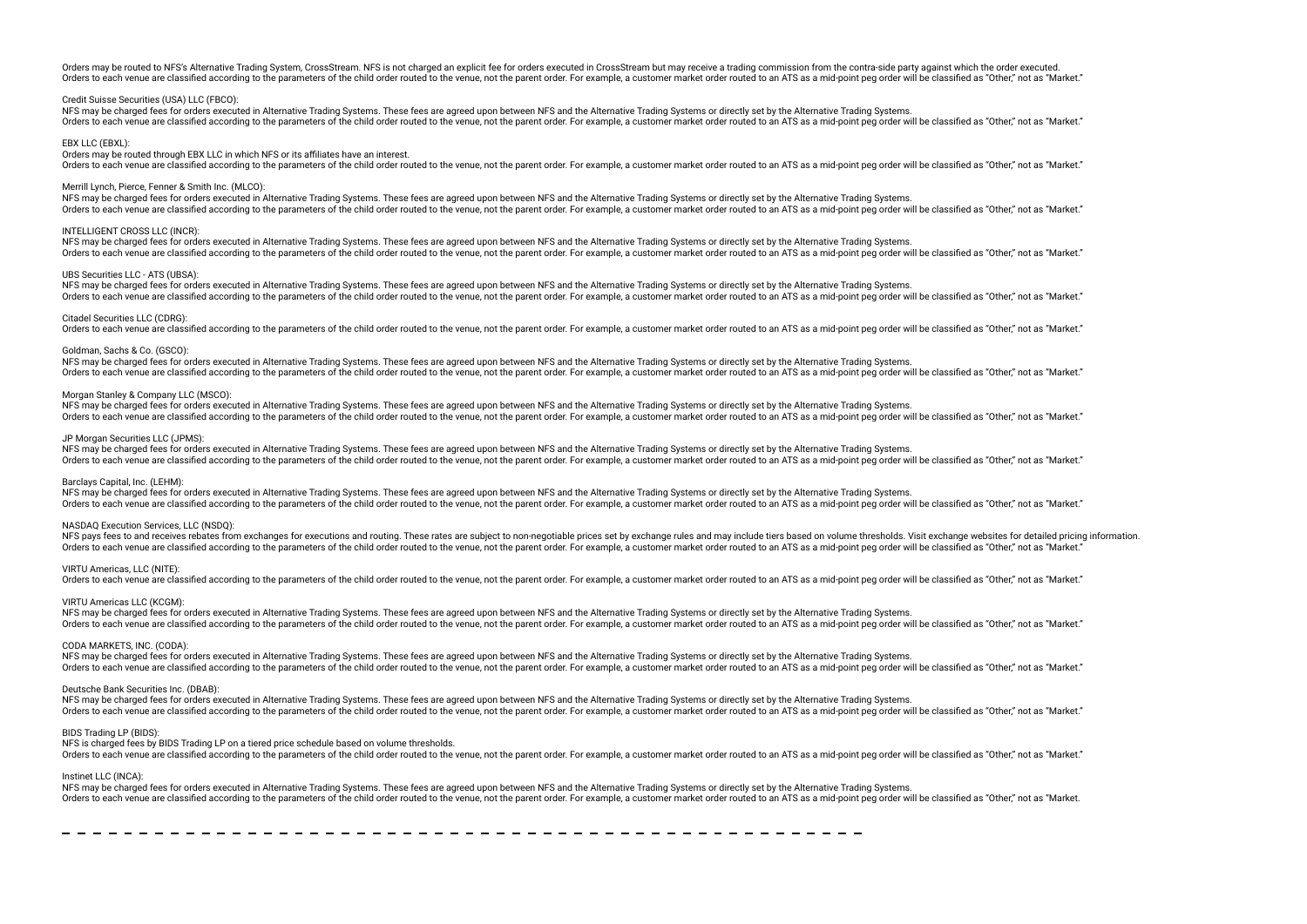## Non-S&P 500 Stocks

## Summary

| <b>Non-Directed Orders</b><br>as % of All Orders | Market Orders as % of<br><b>Non-Directed Orders</b> | <b>Marketable Limit</b><br>Orders as % of Non-<br><b>Directed Orders</b> | Non-Marketable Limit<br>Orders as % of Non-<br><b>Directed Orders</b> | Other Orders as % of<br><b>Non-Directed Orders</b> |
|--------------------------------------------------|-----------------------------------------------------|--------------------------------------------------------------------------|-----------------------------------------------------------------------|----------------------------------------------------|
| 6.66                                             | 20.99                                               | 62.97                                                                    | 15.85                                                                 | 0.19                                               |

| Venue -<br>Non-directed<br><b>Order Flow</b>            | Non-<br><b>Directed</b><br>Orders (%) | Market<br>Orders<br>(%) | Marketable<br><b>Limit Orders</b><br>(%) | Non-<br>Marketable<br><b>Limit Orders</b><br>(%) | Other<br><b>Orders</b><br>(%) | <b>Net Payment</b><br>Paid/Received for<br><b>Market</b><br>Orders(USD) | Net Payment Paid/<br><b>Received for Market</b><br>Orders(cents per<br>hundred shares) | Net Payment Paid/<br><b>Received for</b><br><b>Marketable Limit</b><br>Orders(USD) | Net Payment Paid/<br><b>Received for</b><br><b>Marketable Limit</b><br>Orders(cents per<br>hundred shares) | Net Payment Paid/<br><b>Received for Non-</b><br><b>Marketable Limit</b><br>Orders(USD) | Net Payment Paid/<br><b>Received for Non-</b><br><b>Marketable Limit</b><br>Orders(cents per<br>hundred shares) | <b>Net Payment</b><br>Paid/Received<br>for Other<br>Orders(USD) | Net Payment Paid/<br><b>Received for Other</b><br>Orders(cents per<br>hundred shares) |
|---------------------------------------------------------|---------------------------------------|-------------------------|------------------------------------------|--------------------------------------------------|-------------------------------|-------------------------------------------------------------------------|----------------------------------------------------------------------------------------|------------------------------------------------------------------------------------|------------------------------------------------------------------------------------------------------------|-----------------------------------------------------------------------------------------|-----------------------------------------------------------------------------------------------------------------|-----------------------------------------------------------------|---------------------------------------------------------------------------------------|
| National Financial<br>Services LLC<br>(XSTM)            | 7.84                                  | 0.00                    | 0.00                                     | 0.00                                             | 8.17                          | $\mathbf 0$                                                             | 0.0000                                                                                 | $\mathbf{0}$                                                                       | 0.0000                                                                                                     | $\mathbf 0$                                                                             | 0.0000                                                                                                          | $\mathbf 0$                                                     | 0.0000                                                                                |
| <b>Credit Suisse</b><br>Securities (USA)<br>LLC (FBCO)  | 6.90                                  | 0.00                    | 17.29                                    | 6.82                                             | 6.95                          | $\mathbf{0}$                                                            | 0.0000                                                                                 | $-17,247$                                                                          | $-23.4993$                                                                                                 | $-136$                                                                                  | $-23.4993$                                                                                                      | $-895$                                                          | $-10.0000$                                                                            |
| <b>INTELLIGENT</b><br><b>CROSS LLC</b><br>(INCR)        | 6.67                                  | 0.00                    | 0.00                                     | 0.00                                             | 6.95                          | $\overline{0}$                                                          | 0.0000                                                                                 | $\mathbf 0$                                                                        | 0.0000                                                                                                     | $\mathsf 0$                                                                             | 0.0000                                                                                                          | $-1,074$                                                        | $-8.0000$                                                                             |
| EBX LLC (EBXL)                                          | 6.67                                  | 0.00                    | 0.00                                     | 0.00                                             | 6.94                          | $\overline{0}$                                                          | 0.0000                                                                                 | $\mathbf 0$                                                                        | 0.0000                                                                                                     | $\mathsf 0$                                                                             | 0.0000                                                                                                          | $-482$                                                          | $-6.8161$                                                                             |
| Investors<br>Exchange (IEXG)                            | 6.67                                  | 0.00                    | 0.01                                     | 2.89                                             | 6.92                          | $\Omega$                                                                | 0.0000                                                                                 | $-1$                                                                               | $-12.6851$                                                                                                 | $\mathbf{0}$                                                                            | 0.0000                                                                                                          | $-1,751$                                                        | $-9.0000$                                                                             |
| Morgan Stanley &<br>Company LLC<br>(MSCO)               | 6.47                                  | 0.00                    | 6.24                                     | 2.23                                             | 6.65                          | $\mathbf{0}$                                                            | 0.0000                                                                                 | $-6,368$                                                                           | $-24.3383$                                                                                                 | $-6$                                                                                    | $-24.3383$                                                                                                      | $-6,109$                                                        | $-20.0000$                                                                            |
| Merrill Lynch,<br>Pierce, Fenner &<br>Smith Inc. (MLCO) | 6.40                                  | 0.00                    | 0.00                                     | 0.00                                             | 6.66                          | $\overline{0}$                                                          | 0.0000                                                                                 | $\mathbf 0$                                                                        | 0.0000                                                                                                     | $\mathbf 0$                                                                             | 0.0000                                                                                                          | $-414$                                                          | $-10.0000$                                                                            |
| JP Morgan<br>Securities LLC<br>(JPMS)                   | 6.28                                  | 0.00                    | 0.00                                     | 0.00                                             | 6.54                          | $\Omega$                                                                | 0.0000                                                                                 | $\mathbf{0}$                                                                       | 0.0000                                                                                                     | $\mathbf 0$                                                                             | 0.0000                                                                                                          | $-1,069$                                                        | $-12.0000$                                                                            |
| <b>UBS Securities</b><br>LLC - ATS (UBSA)               | 6.16                                  | 0.00                    | 0.00                                     | 0.00                                             | 6.42                          | $\Omega$                                                                | 0.0000                                                                                 | $\mathbf 0$                                                                        | 0.0000                                                                                                     | $\mathbf 0$                                                                             | 0.0000                                                                                                          | $-2,459$                                                        | $-10.0000$                                                                            |
| NASDAQ<br>Execution<br>Services, LLC<br>(NSDQ)          | 5.97                                  | 0.06                    | 0.00                                     | 1.41                                             | 6.20                          | $\Omega$                                                                | 0.0000                                                                                 | $\mathbf 0$                                                                        | 0.0000                                                                                                     | 390                                                                                     | 20.2914                                                                                                         | $\Omega$                                                        | 0.0000                                                                                |
| Goldman, Sachs &<br>Co. (GSCO)                          | 5.83                                  | 0.00                    | 0.00                                     | 0.00                                             | 6.07                          | $\Omega$                                                                | 0.0000                                                                                 | $\mathsf 0$                                                                        | 0.0000                                                                                                     | $\mathsf 0$                                                                             | 0.0000                                                                                                          | $-1,834$                                                        | $-10.0000$                                                                            |
| Barclays Capital,<br>Inc. (LEHM)                        | 5.74                                  | 0.00                    | 0.00                                     | 0.00                                             | 5.98                          | $\mathbf 0$                                                             | 0.0000                                                                                 | $\mathbf 0$                                                                        | 0.0000                                                                                                     | $\mathbf 0$                                                                             | 0.0000                                                                                                          | $-1,117$                                                        | $-10.0000$                                                                            |
| <b>VIRTU Americas</b><br>LLC (KCGM)                     | 2.56                                  | 0.00                    | 16.19                                    | 6.44                                             | 2.44                          | $\overline{0}$                                                          | 0.0000                                                                                 | $-15,752$                                                                          | $-25.1190$                                                                                                 | $-135$                                                                                  | $-25.1190$                                                                                                      | $-150$                                                          | $-10.0000$                                                                            |
| Deutsche Bank<br>Securities Inc.<br>(DBAB)              | 2.47                                  | 0.00                    | 0.00                                     | 0.00                                             | 2.57                          | $\mathbf{0}$                                                            | 0.0000                                                                                 | $\mathbf 0$                                                                        | 0.0000                                                                                                     | $\mathbf 0$                                                                             | 0.0000                                                                                                          | $-144$                                                          | $-10.0000$                                                                            |
| CODA MARKETS,<br>INC. (CODA)                            | 2.45                                  | 0.00                    | 0.00                                     | 0.00                                             | 2.55                          | $\mathbf{0}$                                                            | 0.0000                                                                                 | $\mathbf 0$                                                                        | 0.0000                                                                                                     | $\mathsf 0$                                                                             | 0.0000                                                                                                          | $-720$                                                          | $-5.0000$                                                                             |
| <b>BIDS Trading LP</b><br>(BIDS)                        | 2.38                                  | 0.00                    | 0.00                                     | 0.00                                             | 2.47                          | $\Omega$                                                                | 0.0000                                                                                 | $\mathbf 0$                                                                        | 0.0000                                                                                                     | $\mathsf 0$                                                                             | 0.0000                                                                                                          | $-233$                                                          | $-15.0000$                                                                            |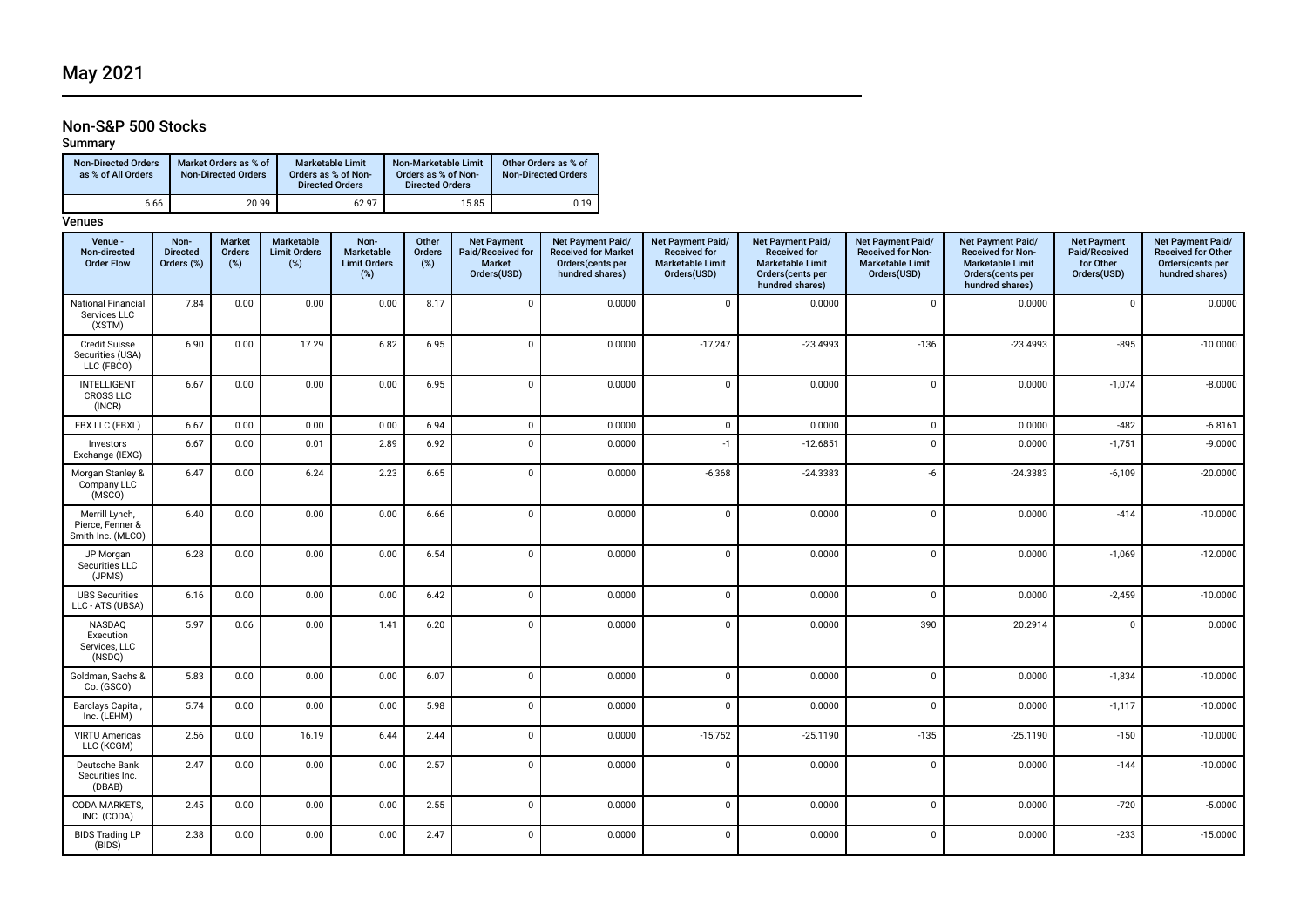| Venue -<br>Non-directed<br><b>Order Flow</b> | Non-<br><b>Directed</b><br>Orders $(\%)$ | <b>Market</b><br><b>Orders</b><br>(%) | Marketable<br><b>Limit Orders</b><br>(%) | Non-<br><b>Marketable</b><br><b>Limit Orders</b><br>(%) | Other<br><b>Orders</b> | <b>Net Payment</b><br>Paid/Received for<br><b>Market</b><br>Orders(USD) | <b>Net Payment Paid/</b><br><b>Received for Market</b><br>Orders (cents per<br>hundred shares) | <b>Net Payment Paid/</b><br><b>Received for</b><br><b>Marketable Limit</b><br>Orders(USD) | <b>Net Payment Paid/</b><br><b>Received for</b><br><b>Marketable Limit</b><br>Orders(cents per<br>hundred shares) | Net Payment Paid/<br><b>Received for Non-</b><br><b>Marketable Limit</b><br>Orders(USD) | <b>Net Payment Paid/</b><br><b>Received for Non-</b><br><b>Marketable Limit</b><br>Orders(cents per<br>hundred shares) | <b>Net Payment</b><br>Paid/Received<br>for Other<br>Orders(USD) | <b>Net Payment Paid/</b><br><b>Received for Other</b><br>Orders(cents per<br>hundred shares) |
|----------------------------------------------|------------------------------------------|---------------------------------------|------------------------------------------|---------------------------------------------------------|------------------------|-------------------------------------------------------------------------|------------------------------------------------------------------------------------------------|-------------------------------------------------------------------------------------------|-------------------------------------------------------------------------------------------------------------------|-----------------------------------------------------------------------------------------|------------------------------------------------------------------------------------------------------------------------|-----------------------------------------------------------------|----------------------------------------------------------------------------------------------|
| Instinet LLC<br>(INCA)                       | 2.30                                     | 0.00                                  | 0.00                                     | 0.00                                                    | 2.39                   |                                                                         | 0.0000                                                                                         |                                                                                           | 0.0000                                                                                                            |                                                                                         | 0.0000                                                                                                                 | $-123$                                                          | $-10.0000$                                                                                   |
| ITG, Inc. (ITGI)                             | 2.02                                     | 0.00                                  | 0.00                                     | 0.00                                                    | 2.10                   |                                                                         | 0.0000                                                                                         |                                                                                           | 0.0000                                                                                                            |                                                                                         | 0.0000                                                                                                                 | $-194$                                                          | $-10.0000$                                                                                   |

#### National Financial Services LLC (XSTM):

Orders may be routed to NFS's Alternative Trading System. CrossStream. NFS is not charged an explicit fee for orders executed in CrossStream but may receive a trading commission from the contra-side party against which the Orders to each venue are classified according to the parameters of the child order routed to the venue, not the parent order. For example, a customer market order routed to an ATS as a mid-point peg order will be classifie

#### Credit Suisse Securities (USA) LLC (FBCO):

NFS may be charged fees for orders executed in Alternative Trading Systems. These fees are agreed upon between NFS and the Alternative Trading Systems or directly set by the Alternative Trading Systems. Orders to each venue are classified according to the parameters of the child order routed to the venue, not the parent order. For example, a customer market order routed to an ATS as a mid-point peg order will be classifie

#### INTELLIGENT CROSS LLC (INCR):

NFS may be charged fees for orders executed in Alternative Trading Systems. These fees are agreed upon between NFS and the Alternative Trading Systems or directly set by the Alternative Trading Systems. Orders to each venue are classified according to the parameters of the child order routed to the venue, not the parent order. For example, a customer market order routed to an ATS as a mid-point peg order will be classifie

#### EBX LLC (EBXL):

Orders may be routed through EBX LLC in which NFS or its affiliates have an interest.

Orders to each venue are classified according to the parameters of the child order routed to the venue, not the parent order. For example, a customer market order routed to an ATS as a mid-point peg order will be classifie

#### Investors Exchange (IEXG):

NES navs fees to and receives rebates from exchanges for executions and routing. These rates are subject to non-negotiable prices set by exchange rules and may include tiers based on yolume thresholds. Visit exchange websi Orders to each venue are classified according to the parameters of the child order routed to the venue, not the parent order. For example, a customer market order routed to an ATS as a mid-point peg order will be classifie

#### Morgan Stanley & Company LLC (MSCO):

NFS may be charged fees for orders executed in Alternative Trading Systems. These fees are agreed upon between NFS and the Alternative Trading Systems or directly set by the Alternative Trading Systems or directly set by t Orders to each venue are classified according to the parameters of the child order routed to the venue, not the parent order. For example, a customer market order routed to an ATS as a mid-point peg order will be classifie

#### Merrill Lynch, Pierce, Fenner & Smith Inc. (MLCO):

NFS may be charged fees for orders executed in Alternative Trading Systems. These fees are agreed upon between NFS and the Alternative Trading Systems or directly set by the Alternative Trading Systems. Orders to each venue are classified according to the parameters of the child order routed to the venue, not the parent order. For example, a customer market order routed to an ATS as a mid-point peg order will be classifie

#### JP Morgan Securities LLC (JPMS):

NFS may be charged fees for orders executed in Alternative Trading Systems. These fees are agreed upon between NFS and the Alternative Trading Systems or directly set by the Alternative Trading Systems. The sach venue are classified according to the narameters of the child order routed to the yenue pot the parent order. For example a customer market order routed to an ATS as a mid-point peg order will be classified as "Ot

#### UBS Securities LLC - ATS (UBSA):

NFS may be charged fees for orders executed in Alternative Trading Systems. These fees are agreed upon between NFS and the Alternative Trading Systems or directly set by the Alternative Trading Systems. Orders to each venue are classified according to the parameters of the child order routed to the venue, not the parent order. For example, a customer market order routed to an ATS as a mid-point peg order will be classifie

#### NASDAQ Execution Services, LLC (NSDQ):

NFS pays fees to and receives rebates from exchanges for executions and routing. These rates are subject to non-negotiable prices set by exchange rules and may include tiers based on yolume thresholds. Visit exchange websi There is each venue are classified according to the parameters of the child order routed to the yenue post the parent order. For example a customer market order routed to an ATS as a mid-point peo order will be classified

#### Goldman, Sachs & Co. (GSCO):

NFS may be charged fees for orders executed in Alternative Trading Systems. These fees are agreed upon between NFS and the Alternative Trading Systems or directly set by the Alternative Trading Systems. Orders to each venue are classified according to the parameters of the child order routed to the venue, not the parent order. For example, a customer market order routed to an ATS as a mid-point peg order will be classifie

#### Barclays Capital, Inc. (LEHM):

NFS may be charged fees for orders executed in Alternative Trading Systems. These fees are agreed upon between NFS and the Alternative Trading Systems or directly set by the Alternative Trading Systems or directly set by t Orders to each venue are classified according to the parameters of the child order routed to the venue, not the parent order. For example, a customer market order routed to an ATS as a mid-point peg order will be classifie

#### VIRTU Americas LLC (KCGM):

NFS may be charged fees for orders executed in Alternative Trading Systems. These fees are agreed upon between NFS and the Alternative Trading Systems or directly set by the Alternative Trading Systems or directly set by t Orders to each venue are classified according to the parameters of the child order routed to the venue, not the parent order. For example, a customer market order routed to an ATS as a mid-point peg order will be classifie

#### Deutsche Bank Securities Inc. (DBAB):

NFS may be charged fees for orders executed in Alternative Trading Systems. These fees are agreed upon between NFS and the Alternative Trading Systems or directly set by the Alternative Trading Systems. Orders to each venue are classified according to the parameters of the child order routed to the venue, not the parent order. For example, a customer market order routed to an ATS as a mid-point peq order will be classifie

#### CODA MARKETS, INC. (CODA):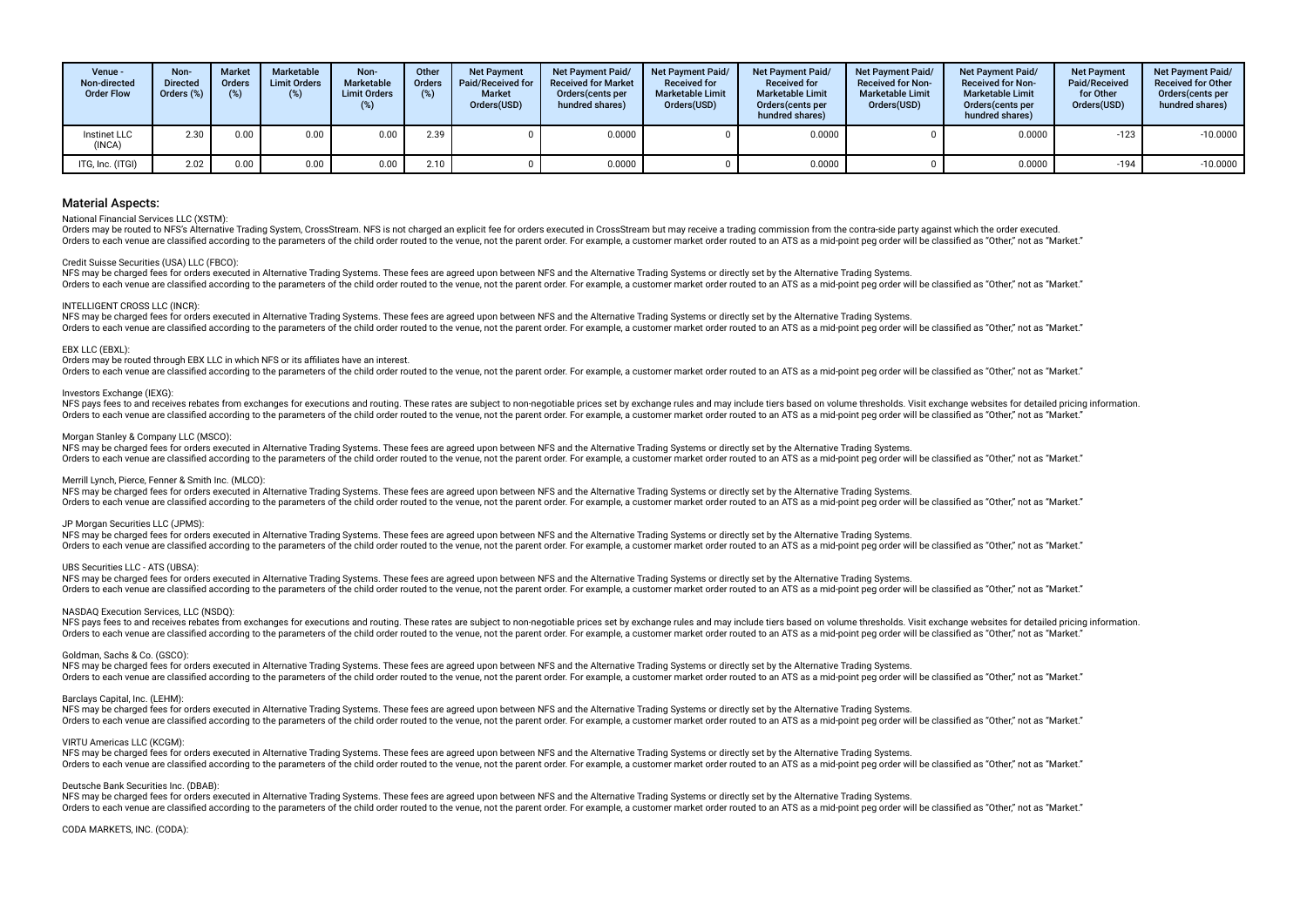NFS may be charged fees for orders executed in Alternative Trading Systems. These fees are agreed upon between NFS and the Alternative Trading Systems or directly set by the Alternative Trading Systems. Orders to each venue are classified according to the parameters of the child order routed to the venue, not the parent order. For example, a customer market order routed to an ATS as a mid-point peg order will be classifie

#### BIDS Trading LP (BIDS)

NFS is charged fees by BIDS Trading LP on a tiered price schedule based on volume thresholds.

Orders to each venue are classified according to the parameters of the child order routed to the venue, not the paramet order. For example, a customer market order routed to an ATS as a mid-point peg order will be classifi

#### Instinet LLC (INCA):

NFS may be charged fees for orders executed in Alternative Trading Systems. These fees are agreed upon between NFS and the Alternative Trading Systems or directly set by the Alternative Trading Systems. Orders to each venue are classified according to the parameters of the child order routed to the venue, not the paramet order. For example, a customer market order routed to an ATS as a mid-point peg order will be classifi

ITG, Inc. (ITGI):

NFS may be charged fees for orders executed in Alternative Trading Systems. These fees are agreed upon between NFS and the Alternative Trading Systems or directly set by the Alternative Trading Systems or directly set by t Orders to each venue are classified according to the parameters of the child order routed to the venue, not the parent order. For example, a customer market order routed to an ATS as a mid-point peg order will be classifie

 $- - - - - - - - -$ 

## May 2021

## **Options**

### **Summary**

| <b>Non-Directed Orders</b><br>as % of All Orders | Market Orders as % of<br><b>Non-Directed Orders</b> | <b>Marketable Limit</b><br>Orders as % of Non-<br><b>Directed Orders</b> | Non-Marketable Limit<br>Orders as % of Non-<br><b>Directed Orders</b> | Other Orders as % of<br><b>Non-Directed Orders</b> |
|--------------------------------------------------|-----------------------------------------------------|--------------------------------------------------------------------------|-----------------------------------------------------------------------|----------------------------------------------------|
| 83.85                                            | 0.00                                                | 0.00                                                                     | 0.00                                                                  | 100.00                                             |

### Venues

| Venue -<br>Non-directed<br><b>Order Flow</b>    | Non-<br><b>Directed</b><br>Orders (%) | Market<br>Orders<br>(%) | Marketable<br><b>Limit Orders</b><br>(%) | Non-<br>Marketable<br><b>Limit Orders</b><br>(%) | Other<br>Orders<br>(%) | <b>Net Payment</b><br>Paid/Received for<br><b>Market</b><br>Orders(USD) | Net Payment Paid/<br><b>Received for Market</b><br>Orders(cents per<br>hundred shares) | <b>Net Payment Paid/</b><br><b>Received for</b><br><b>Marketable Limit</b><br>Orders(USD) | Net Payment Paid/<br><b>Received for</b><br><b>Marketable Limit</b><br>Orders (cents per<br>hundred shares) | Net Payment Paid/<br><b>Received for Non-</b><br><b>Marketable Limit</b><br>Orders(USD) | <b>Net Payment Paid/</b><br><b>Received for Non-</b><br><b>Marketable Limit</b><br>Orders(cents per<br>hundred shares) | <b>Net Payment</b><br>Paid/Received for<br>Other<br>Orders(USD) | Net Payment Paid/<br><b>Received for Other</b><br>Orders(cents per<br>hundred shares) |
|-------------------------------------------------|---------------------------------------|-------------------------|------------------------------------------|--------------------------------------------------|------------------------|-------------------------------------------------------------------------|----------------------------------------------------------------------------------------|-------------------------------------------------------------------------------------------|-------------------------------------------------------------------------------------------------------------|-----------------------------------------------------------------------------------------|------------------------------------------------------------------------------------------------------------------------|-----------------------------------------------------------------|---------------------------------------------------------------------------------------|
| <b>NYSE Arca</b><br>Options<br>(ARCA)           | 27.29                                 | 0.00                    | 0.00                                     | 0.00                                             | 27.29                  |                                                                         | 0.0000                                                                                 |                                                                                           | 0.0000                                                                                                      |                                                                                         | 0.0000                                                                                                                 | 2,521                                                           | 29.8200                                                                               |
| NASDAQ<br>Options<br>Market<br>(NSDQ)           | 24.43                                 | 0.00                    | 0.00                                     | 0.00                                             | 24.43                  |                                                                         | 0.0000                                                                                 |                                                                                           | 0.0000                                                                                                      |                                                                                         | 0.0000                                                                                                                 | 833                                                             | 7.8400                                                                                |
| Cboe BZX<br>Options<br>Exchange, Inc.<br>(BATS) | 22.99                                 | 0.00                    | 0.00                                     | 0.00                                             | 22.99                  |                                                                         | 0.0000                                                                                 |                                                                                           | 0.0000                                                                                                      |                                                                                         | 0.0000                                                                                                                 | 899                                                             | 11.8100                                                                               |
| Cboe Options<br>Exchange<br>(CBOE)              | 18.65                                 | 0.00                    | 0.00                                     | 0.00                                             | 18.65                  |                                                                         | 0.0000                                                                                 |                                                                                           | 0.0000                                                                                                      |                                                                                         | 0.0000                                                                                                                 | $-1,463$                                                        | $-22.8000$                                                                            |
| Morgan<br>Stanley &<br>Company LLC<br>(MSCO)    | 6.30                                  | 0.00                    | 0.00                                     | 0.00                                             | 6.30                   |                                                                         | 0.0000                                                                                 |                                                                                           | 0.0000                                                                                                      |                                                                                         | 0.0000                                                                                                                 | $-1,334$                                                        | $-10.0000$                                                                            |

### Material Aspects:

NYSE Arca Options (ARCA):

NFS pays fees to and receives rebates from options exchanges. These fees and rebates are subject to non-negotiable prices set by exchange rules and may include tiers based on volume thresholds.

NASDAQ Options Market (NSDQ):

NFS pays fees to and receives rebates from options exchanges. These fees and rebates are subject to non-negotiable prices set by exchange rules and may include tiers based on volume thresholds.

Cboe BZX Options Exchange, Inc. (BATS):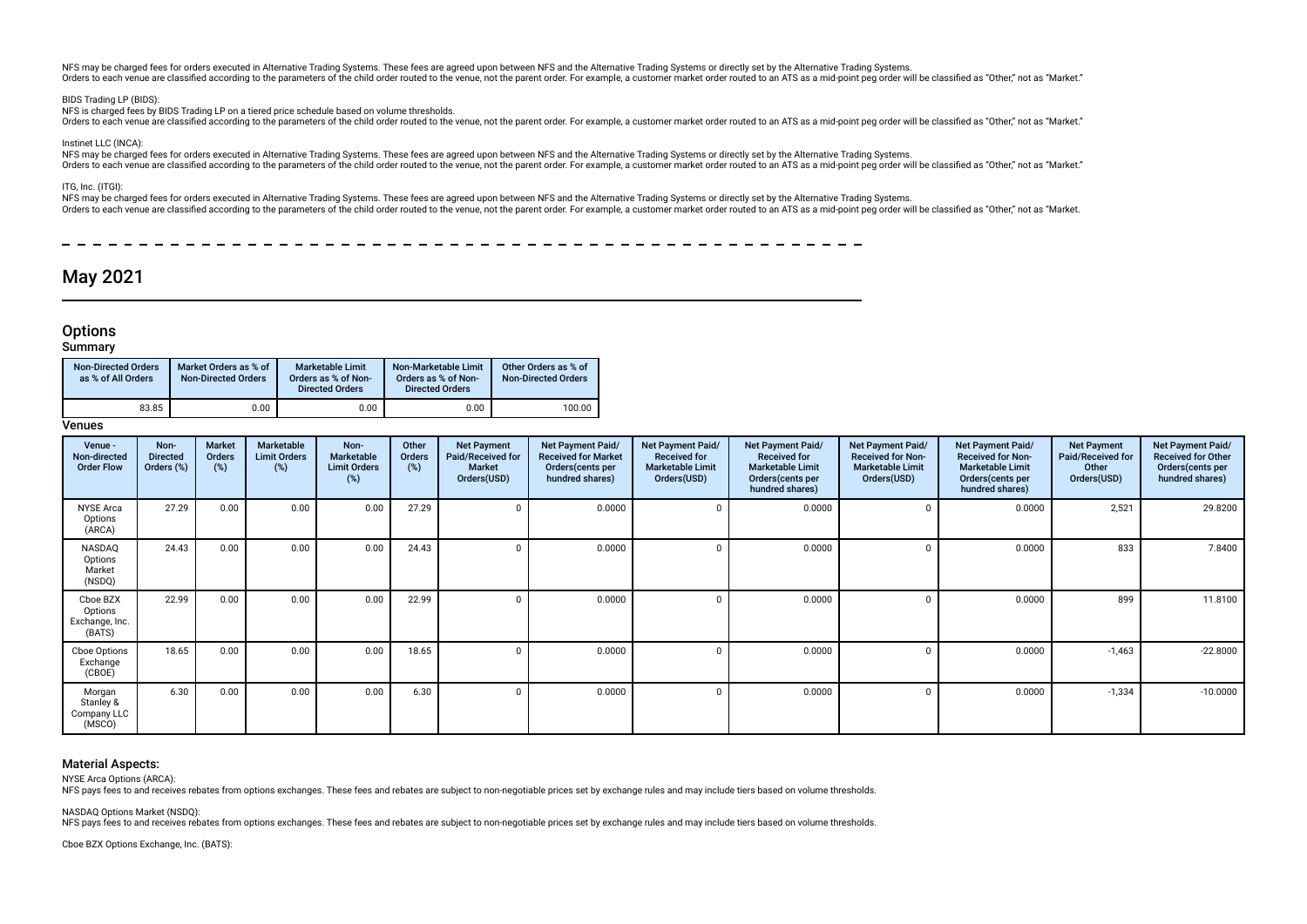NFS pays fees to and receives rebates from options exchanges. These fees and rebates are subject to non-negotiable prices set by exchange rules and may include tiers based on volume thresholds.

Cboe Options Exchange (CBOE):<br>NFS pays fees to and receives rebates from options exchanges. These fees and rebates are subject to non-negotiable prices set by exchange rules and may include tiers based on volume thresholds

Morgan Stanley & Company LLC (MSCO):<br>NFS may use broker Morgan Stanley & Co.LLC for additional options routing. Executions via this router is charged additional fees under a cost-plus agreement

## June 2021

## S&P 500 Stocks

## Summary

| <b>Non-Directed Orders</b><br>as % of All Orders | Market Orders as % of<br><b>Non-Directed Orders</b> | Marketable Limit<br>Orders as % of Non-<br><b>Directed Orders</b> | Non-Marketable Limit<br>Orders as % of Non-<br><b>Directed Orders</b> | Other Orders as % of<br><b>Non-Directed Orders</b> |
|--------------------------------------------------|-----------------------------------------------------|-------------------------------------------------------------------|-----------------------------------------------------------------------|----------------------------------------------------|
| 7.16                                             | 51.70                                               | 44.67                                                             | 3.48                                                                  | 0.14                                               |

| Venue -<br>Non-directed<br><b>Order Flow</b>            | Non-<br><b>Directed</b><br>Orders (%) | Market<br>Orders<br>(%) | Marketable<br><b>Limit Orders</b><br>(%) | Non-<br>Marketable<br><b>Limit Orders</b><br>(%) | Other<br><b>Orders</b><br>(%) | <b>Net Payment</b><br>Paid/Received for<br><b>Market</b><br>Orders(USD) | <b>Net Payment Paid/</b><br><b>Received for Market</b><br>Orders(cents per<br>hundred shares) | Net Payment Paid/<br><b>Received for</b><br><b>Marketable Limit</b><br>Orders(USD) | Net Payment Paid/<br><b>Received for</b><br><b>Marketable Limit</b><br>Orders(cents per<br>hundred shares) | Net Payment Paid/<br><b>Received for Non-</b><br><b>Marketable Limit</b><br>Orders(USD) | Net Payment Paid/<br><b>Received for Non-</b><br><b>Marketable Limit</b><br>Orders(cents per<br>hundred shares) | <b>Net Payment</b><br>Paid/Received<br>for Other<br>Orders(USD) | Net Payment Paid/<br><b>Received for Other</b><br>Orders(cents per<br>hundred shares) |
|---------------------------------------------------------|---------------------------------------|-------------------------|------------------------------------------|--------------------------------------------------|-------------------------------|-------------------------------------------------------------------------|-----------------------------------------------------------------------------------------------|------------------------------------------------------------------------------------|------------------------------------------------------------------------------------------------------------|-----------------------------------------------------------------------------------------|-----------------------------------------------------------------------------------------------------------------|-----------------------------------------------------------------|---------------------------------------------------------------------------------------|
| <b>National Financial</b><br>Services LLC<br>(XSTM)     | 8.53                                  | 0.00                    | 0.00                                     | 0.00                                             | 9.82                          | $\Omega$                                                                | 0.0000                                                                                        | $\Omega$                                                                           | 0.0000                                                                                                     | $\Omega$                                                                                | 0.0000                                                                                                          |                                                                 | 0.0000                                                                                |
| Investors<br>Exchange (IEXG)                            | 7.69                                  | 0.00                    | 0.00                                     | 7.74                                             | 8.79                          | $\Omega$                                                                | 0.0000                                                                                        | $\Omega$                                                                           | 0.0000                                                                                                     | $\Omega$                                                                                | 0.0000                                                                                                          | $-1,005$                                                        | $-9.0000$                                                                             |
| <b>Credit Suisse</b><br>Securities (USA)<br>LLC (FBCO)  | 6.39                                  | 0.00                    | 29.19                                    | 15.99                                            | 6.63                          | $\Omega$                                                                | 0.0000                                                                                        | $-10,512$                                                                          | $-23.7599$                                                                                                 | $-94$                                                                                   | $-23.7599$                                                                                                      | $-271$                                                          | $-10.0000$                                                                            |
| <b>UBS Securities</b><br>LLC - ATS (UBSA)               | 5.89                                  | 0.00                    | 0.00                                     | 0.00                                             | 6.78                          | $\Omega$                                                                | 0.0000                                                                                        | $\Omega$                                                                           | 0.0000                                                                                                     |                                                                                         | 0.0000                                                                                                          | $-1,105$                                                        | $-10.0000$                                                                            |
| <b>INTELLIGENT</b><br><b>CROSS LLC</b><br>(INCR)        | 5.76                                  | 0.00                    | 0.00                                     | 0.00                                             | 6.63                          | $\Omega$                                                                | 0.0000                                                                                        | $\Omega$                                                                           | 0.0000                                                                                                     | $\Omega$                                                                                | 0.0000                                                                                                          | $-354$                                                          | $-8.0000$                                                                             |
| EBX LLC (EBXL)                                          | 5.62                                  | 0.00                    | 0.00                                     | 0.00                                             | 6.48                          | $\Omega$                                                                | 0.0000                                                                                        | $\Omega$                                                                           | 0.0000                                                                                                     | $\Omega$                                                                                | 0.0000                                                                                                          | $-135$                                                          | $-6.8140$                                                                             |
| <b>Citadel Securities</b><br>LLC (CDRG)                 | 5.58                                  | 48.13                   | 18.92                                    | 16.15                                            | 0.00                          | $\Omega$                                                                | 0.0000                                                                                        | $\Omega$                                                                           | 0.0000                                                                                                     |                                                                                         | 0.0000                                                                                                          | $\Omega$                                                        | 0.0000                                                                                |
| Merrill Lynch,<br>Pierce, Fenner &<br>Smith Inc. (MLCO) | 5.34                                  | 0.00                    | 0.00                                     | 0.00                                             | 6.16                          | $\Omega$                                                                | 0.0000                                                                                        | $\Omega$                                                                           | 0.0000                                                                                                     |                                                                                         | 0.0000                                                                                                          | $-93$                                                           | $-10.0000$                                                                            |
| Morgan Stanley &<br>Company LLC<br>(MSCO)               | 5.29                                  | 0.00                    | 8.83                                     | 4.31                                             | 5.87                          | $\Omega$                                                                | 0.0000                                                                                        | $-2,102$                                                                           | $-24.3352$                                                                                                 | $-2$                                                                                    | $-24.3352$                                                                                                      | $-2,628$                                                        | $-20.0000$                                                                            |
| JP Morgan<br>Securities LLC<br>(JPMS)                   | 5.15                                  | 0.00                    | 0.00                                     | 0.00                                             | 5.94                          | $\Omega$                                                                | 0.0000                                                                                        | $\Omega$                                                                           | 0.0000                                                                                                     | $\Omega$                                                                                | 0.0000                                                                                                          | $-459$                                                          | $-12.0000$                                                                            |
| Goldman, Sachs &<br>Co. (GSCO)                          | 5.08                                  | 0.00                    | 0.00                                     | 0.00                                             | 5.86                          | $\Omega$                                                                | 0.0000                                                                                        | $\Omega$                                                                           | 0.0000                                                                                                     | $\Omega$                                                                                | 0.0000                                                                                                          | $-607$                                                          | $-10.0000$                                                                            |
| Barclays Capital,<br>Inc. (LEHM)                        | 4.92                                  | 0.00                    | 0.00                                     | 0.00                                             | 5.67                          | $\Omega$                                                                | 0.0000                                                                                        | $\Omega$                                                                           | 0.0000                                                                                                     |                                                                                         | 0.0000                                                                                                          | $-419$                                                          | $-10.0000$                                                                            |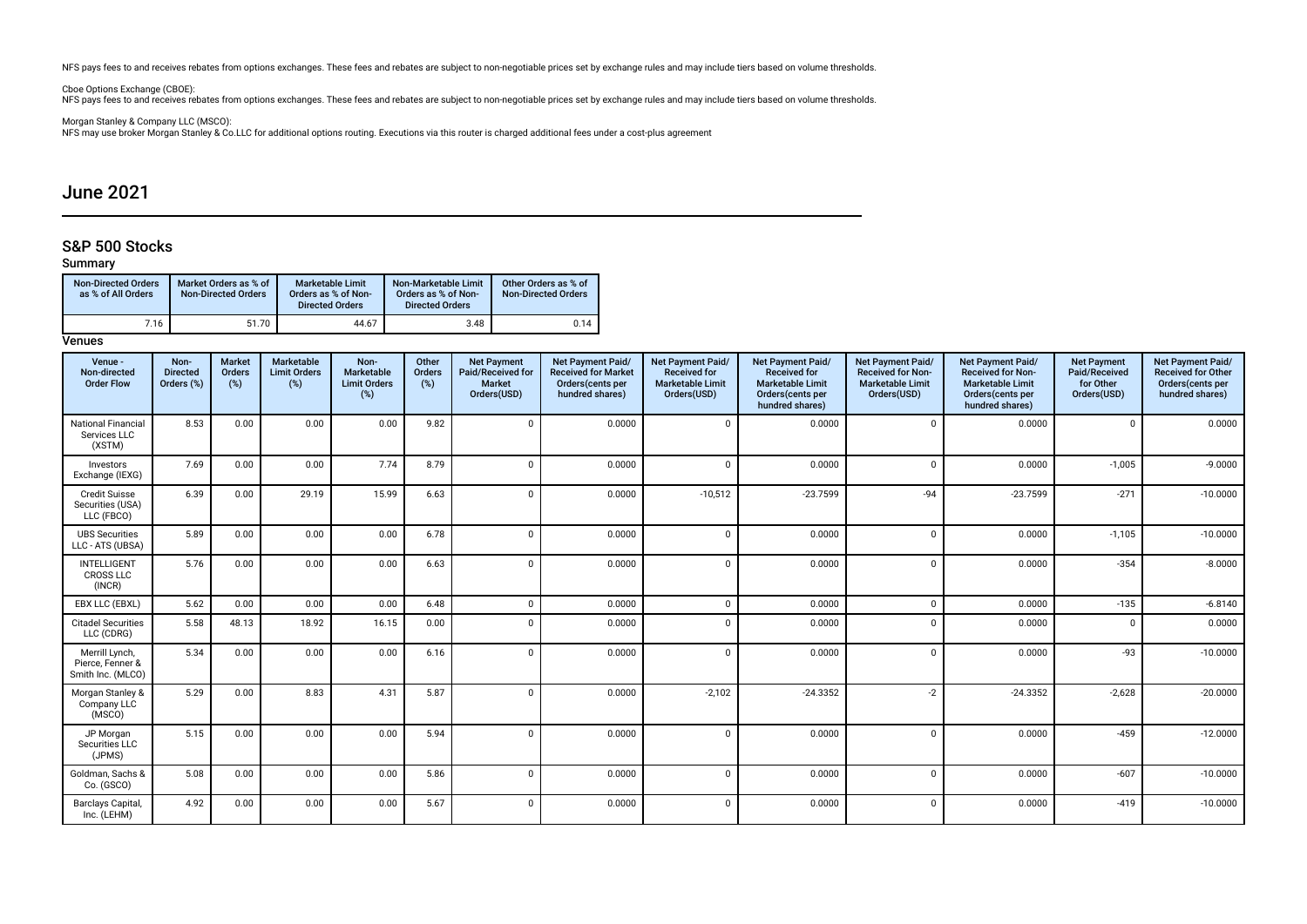| Venue -<br>Non-directed<br><b>Order Flow</b>   | Non-<br><b>Directed</b><br>Orders (%) | <b>Market</b><br><b>Orders</b><br>(%) | Marketable<br><b>Limit Orders</b><br>(%) | Non-<br><b>Marketable</b><br><b>Limit Orders</b><br>(%) | Other<br><b>Orders</b><br>(%) | <b>Net Payment</b><br>Paid/Received for<br><b>Market</b><br>Orders(USD) | Net Payment Paid/<br><b>Received for Market</b><br>Orders(cents per<br>hundred shares) | Net Payment Paid/<br><b>Received for</b><br><b>Marketable Limit</b><br>Orders(USD) | Net Payment Paid/<br><b>Received for</b><br><b>Marketable Limit</b><br>Orders (cents per<br>hundred shares) | Net Payment Paid/<br><b>Received for Non-</b><br><b>Marketable Limit</b><br>Orders(USD) | Net Payment Paid/<br><b>Received for Non-</b><br><b>Marketable Limit</b><br>Orders(cents per<br>hundred shares) | <b>Net Payment</b><br>Paid/Received<br>for Other<br>Orders(USD) | Net Payment Paid/<br><b>Received for Other</b><br>Orders(cents per<br>hundred shares) |
|------------------------------------------------|---------------------------------------|---------------------------------------|------------------------------------------|---------------------------------------------------------|-------------------------------|-------------------------------------------------------------------------|----------------------------------------------------------------------------------------|------------------------------------------------------------------------------------|-------------------------------------------------------------------------------------------------------------|-----------------------------------------------------------------------------------------|-----------------------------------------------------------------------------------------------------------------|-----------------------------------------------------------------|---------------------------------------------------------------------------------------|
| NASDAQ<br>Execution<br>Services, LLC<br>(NSDQ) | 4.29                                  | 0.01                                  | 0.00                                     | 2.86                                                    | 4.92                          |                                                                         | 0.0000                                                                                 |                                                                                    | 0.0000                                                                                                      | 130                                                                                     | 17.3686                                                                                                         | $-18$                                                           | $-1.3840$                                                                             |
| VIRTU Americas,<br>LLC (NITE)                  | 3.62                                  | 29.78                                 | 18.55                                    | 15.84                                                   | 0.00                          |                                                                         | 0.0000                                                                                 |                                                                                    | 0.0000                                                                                                      |                                                                                         | 0.0000                                                                                                          |                                                                 | 0.0000                                                                                |
| <b>VIRTU Americas</b><br>LLC (KCGM)            | 2.74                                  | 0.00                                  | 24.27                                    | 11.49                                                   | 2.56                          |                                                                         | 0.0000                                                                                 | $-6,161$                                                                           | $-24.7720$                                                                                                  | $-48$                                                                                   | $-24.7720$                                                                                                      | $-48$                                                           | $-10.0000$                                                                            |
| CODA MARKETS.<br>INC. (CODA)                   | 2.34                                  | 0.00                                  | 0.00                                     | 0.00                                                    | 2.70                          |                                                                         | 0.0000                                                                                 |                                                                                    | 0.0000                                                                                                      |                                                                                         | 0.0000                                                                                                          | $-302$                                                          | $-5.0000$                                                                             |
| Deutsche Bank<br>Securities Inc.<br>(DBAB)     | 2.25                                  | 0.00                                  | 0.00                                     | 0.00                                                    | 2.59                          |                                                                         | 0.0000                                                                                 |                                                                                    | 0.0000                                                                                                      |                                                                                         | 0.0000                                                                                                          | $-38$                                                           | $-10.0000$                                                                            |
| <b>BIDS Trading LP</b><br>(BIDS)               | 2.24                                  | 0.00                                  | 0.00                                     | 0.00                                                    | 2.58                          | <sup>n</sup>                                                            | 0.0000                                                                                 |                                                                                    | 0.0000                                                                                                      |                                                                                         | 0.0000                                                                                                          | $-86$                                                           | $-15.0000$                                                                            |
| Instinet LLC<br>(INCA)                         | 2.15                                  | 0.00                                  | 0.00                                     | 0.00                                                    | 2.48                          | $\Omega$                                                                | 0.0000                                                                                 | C                                                                                  | 0.0000                                                                                                      |                                                                                         | 0.0000                                                                                                          | $-32$                                                           | $-10.0000$                                                                            |

#### National Financial Services LLC (XSTM):

Orders may be routed to NFS's Alternative Trading System, CrossStream. NFS is not charged an explicit fee for orders executed in CrossStream but may receive a trading commission from the contra-side party against which the The parameters of the child order routed to the way to the proceding to the way to the way to the way to the parameter Softhe Vertule to the way to the way to the parent order. For example a customer market order routed to

#### Investors Exchange (IEXG):

NFS pays fees to and receives rebates from exchanges for executions and routing. These rates are subject to non-negotiable prices set by exchange rules and may include tiers based on yolume thresholds. Visit exchange websi Orders to each venue are classified according to the parameters of the child order routed to the yenue, not the parent order. For example, a customer market order routed to an ATS as a mid-point peg order will be classifie

#### Credit Suisse Securities (USA) LLC (FBCO):

NFS may be charged fees for orders executed in Alternative Trading Systems. These fees are agreed upon between NFS and the Alternative Trading Systems or directly set by the Alternative Trading Systems. Orders to each venue are classified according to the parameters of the child order routed to the venue, not the parent order. For example, a customer market order routed to an ATS as a mid-point peg order will be classifie

#### UBS Securities LLC - ATS (UBSA):

NFS may be charged fees for orders executed in Alternative Trading Systems. These fees are agreed upon between NFS and the Alternative Trading Systems or directly set by the Alternative Trading Systems. Orders to each venue are classified according to the parameters of the child order routed to the venue, not the parent order. For example, a customer market order routed to an ATS as a mid-point peg order will be classifie

#### INTELLIGENT CROSS LLC (INCR):

NFS may be charged fees for orders executed in Alternative Trading Systems. These fees are agreed upon between NFS and the Alternative Trading Systems or directly set by the Alternative Trading Systems. Orders to each venue are classified according to the parameters of the child order routed to the venue, not the parent order. For example, a customer market order routed to an ATS as a mid-point peq order will be classifie

#### EBX LLC (EBXL):

Orders may be routed through EBX LLC in which NFS or its affiliates have an interest.

Orders to each venue are classified according to the parameters of the child order routed to the venue, not the parent order. For example, a customer market order routed to an ATS as a mid-point peg order will be classifie

#### Citadel Securities LLC (CDRG):

Orders to each venue are classified according to the parameters of the child order routed to the venue, not the parent order. For example, a customer market order routed to an ATS as a mid-point peg order will be classifie

#### Merrill Lynch, Pierce, Fenner & Smith Inc. (MLCO):

NFS may be charged fees for orders executed in Alternative Trading Systems. These fees are agreed upon between NFS and the Alternative Trading Systems or directly set by the Alternative Trading Systems or directly set by t Orders to each venue are classified according to the parameters of the child order routed to the venue, not the parent order. For example, a customer market order routed to an ATS as a mid-point peg order will be classifie

#### Morgan Stanley & Company LLC (MSCO):

NFS may be charged fees for orders executed in Alternative Trading Systems. These fees are agreed upon between NFS and the Alternative Trading Systems or directly set by the Alternative Trading Systems. Orders to each venue are classified according to the parameters of the child order routed to the venue, not the parent order. For example, a customer market order routed to an ATS as a mid-point peg order will be classifie

### JP Morgan Securities LLC (JPMS):

NFS may be charged fees for orders executed in Alternative Trading Systems. These fees are agreed upon between NFS and the Alternative Trading Systems or directly set by the Alternative Trading Systems. Orders to each venue are classified according to the parameters of the child order routed to the venue, not the parent order. For example, a customer market order routed to an ATS as a mid-point peg order will be classifie

Goldman, Sachs & Co. (GSCO):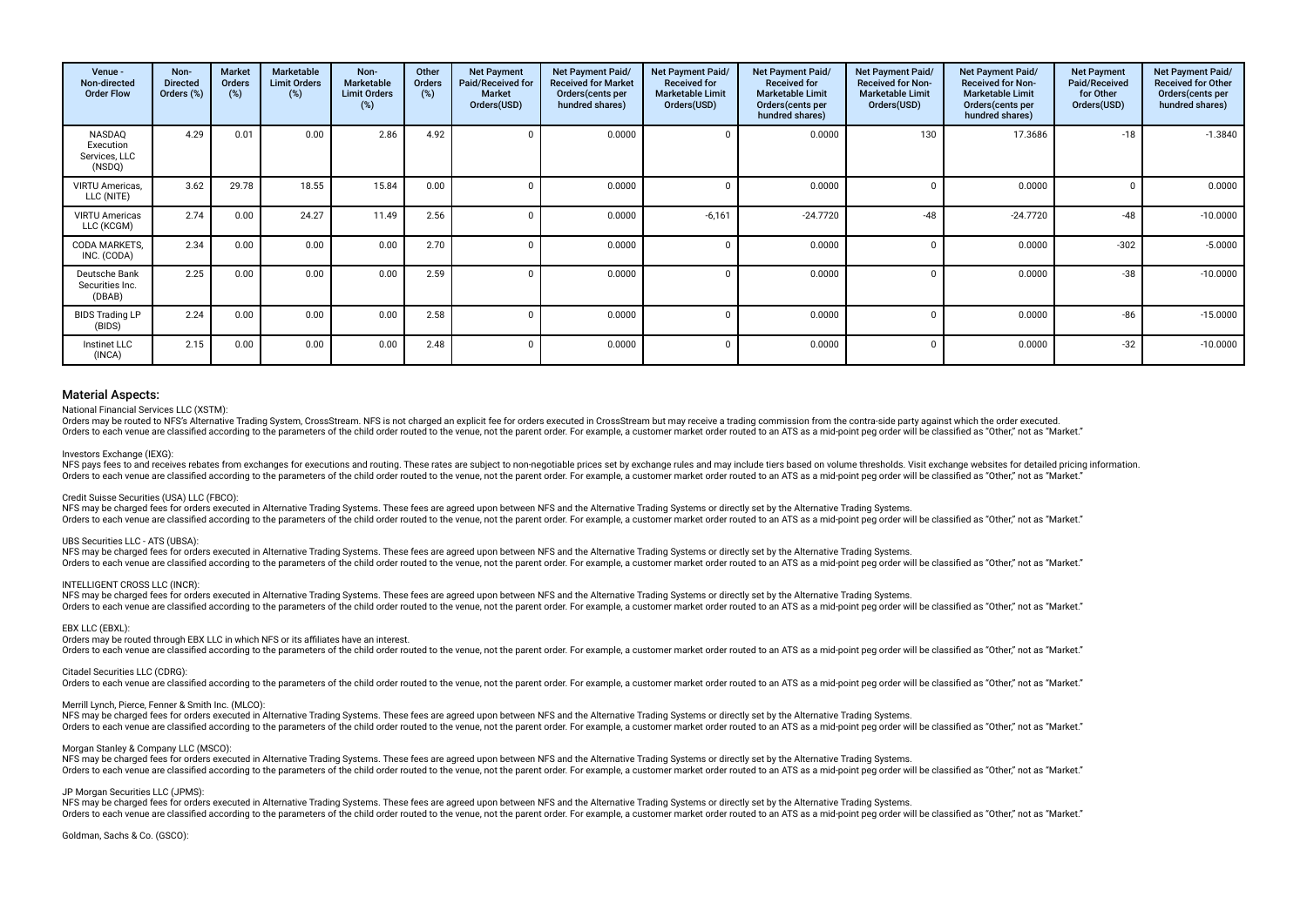NFS may be charged fees for orders executed in Alternative Trading Systems. These fees are agreed upon between NFS and the Alternative Trading Systems or directly set by the Alternative Trading Systems. Orders to each venue are classified according to the parameters of the child order routed to the venue, not the parent order. For example, a customer market order routed to an ATS as a mid-noint peg order will be classifie

#### Barclays Capital, Inc. (LEHM):

NFS may be charged fees for orders executed in Alternative Trading Systems. These fees are agreed upon between NFS and the Alternative Trading Systems or directly set by the Alternative Trading Systems. Orders to each venue are classified according to the parameters of the child order routed to the venue, not the parent order. For example, a customer market order routed to an ATS as a mid-point peg order will be classifie

#### NASDAQ Execution Services, LLC (NSDQ):

NFS pays fees to and receives rebates from exchanges for executions and routing. These rates are subject to non-negotiable prices set by exchange rules and may include tiers based on volume thresholds. Visit exchange websi Orders to each venue are classified according to the parameters of the child order routed to the venue, not the parent order. For example, a customer market order routed to an ATS as a mid-point peg order will be classifie

#### VIRTU Americas, LLC (NITE):

Orders to each venue are classified according to the parameters of the child order routed to the venue, not the parent order. For example, a customer market order routed to an ATS as a mid-point peg order will be classifie

#### VIRTU Americas LLC (KCGM):

NFS may be charged fees for orders executed in Alternative Trading Systems. These fees are agreed upon between NFS and the Alternative Trading Systems or directly set by the Alternative Trading Systems or directly set by t Orders to each venue are classified according to the parameters of the child order routed to the venue, not the parent order. For example, a customer market order routed to an ATS as a mid-point peg order will be classifie

#### CODA MARKETS, INC. (CODA):

NFS may be charged fees for orders executed in Alternative Trading Systems. These fees are agreed upon between NFS and the Alternative Trading Systems or directly set by the Alternative Trading Systems. Orders to each venue are classified according to the parameters of the child order routed to the venue, not the parent order. For example, a customer market order routed to an ATS as a mid-point peg order will be classifie

#### Deutsche Bank Securities Inc. (DBAB):

NFS may be charged fees for orders executed in Alternative Trading Systems. These fees are agreed upon between NFS and the Alternative Trading Systems or directly set by the Alternative Trading Systems. Orders to each venue are classified according to the parameters of the child order routed to the venue, not the parent order. For example, a customer market order routed to an ATS as a mid-point peg order will be classifie

#### BIDS Trading LP (BIDS)

#### NFS is charged fees by BIDS Trading LP on a tiered price schedule based on volume thresholds.

Orders to each venue are classified according to the parameters of the child order routed to the venue, not the parent order. For example, a customer market order routed to an ATS as a mid-point peg order will be classifie

#### Instinet LLC (INCA):

NFS may be charged fees for orders executed in Alternative Trading Systems. These fees are agreed upon between NFS and the Alternative Trading Systems or directly set by the Alternative Trading Systems or directly set by t Orders to each venue are classified according to the parameters of the child order routed to the venue, not the parent order. For example, a customer market order routed to an ATS as a mid-point peg order will be classifie

## June 2021

## Non-S&P 500 Stocks

### Summary

| Non-Directed Orders<br>as % of All Orders | Market Orders as % of<br><b>Non-Directed Orders</b> | <b>Marketable Limit</b><br>Orders as % of Non-<br><b>Directed Orders</b> | Non-Marketable Limit<br>Orders as % of Non-<br><b>Directed Orders</b> | Other Orders as % of<br><b>Non-Directed Orders</b> |
|-------------------------------------------|-----------------------------------------------------|--------------------------------------------------------------------------|-----------------------------------------------------------------------|----------------------------------------------------|
| 6.04                                      | 20.94                                               | 63.83                                                                    | 14.99                                                                 | 0.24                                               |

| Venue -<br>Non-directed<br><b>Order Flow</b>           | Non-<br><b>Directed</b><br>Orders (%) | <b>Market</b><br><b>Orders</b><br>$(\%)$ | Marketable<br><b>Limit Orders</b><br>(%) | Non-<br><b>Marketable</b><br><b>Limit Orders</b><br>(%) | Other<br><b>Orders</b><br>(%) | <b>Net Payment</b><br>Paid/Received for<br><b>Market</b><br>Orders(USD) | <b>Net Payment Paid/</b><br><b>Received for Market</b><br>Orders(cents per<br>hundred shares) | Net Payment Paid/<br><b>Received for</b><br><b>Marketable Limit</b><br>Orders(USD) | Net Payment Paid/<br><b>Received for</b><br><b>Marketable Limit</b><br>Orders (cents per<br>hundred shares) | Net Payment Paid/<br><b>Received for Non-</b><br><b>Marketable Limit</b><br>Orders(USD) | Net Payment Paid/<br><b>Received for Non-</b><br><b>Marketable Limit</b><br>Orders(cents per<br>hundred shares) | <b>Net Payment</b><br>Paid/Received<br>for Other<br>Orders(USD) | <b>Net Payment Paid/</b><br><b>Received for Other</b><br>Orders(cents per<br>hundred shares) |
|--------------------------------------------------------|---------------------------------------|------------------------------------------|------------------------------------------|---------------------------------------------------------|-------------------------------|-------------------------------------------------------------------------|-----------------------------------------------------------------------------------------------|------------------------------------------------------------------------------------|-------------------------------------------------------------------------------------------------------------|-----------------------------------------------------------------------------------------|-----------------------------------------------------------------------------------------------------------------|-----------------------------------------------------------------|----------------------------------------------------------------------------------------------|
| <b>National Financial</b><br>Services LLC<br>(XSTM)    | 7.89                                  | 0.00                                     | 0.00                                     | 0.00                                                    | 8.22                          |                                                                         | 0.0000                                                                                        |                                                                                    | 0.0000                                                                                                      |                                                                                         | 0.0000                                                                                                          |                                                                 | 0.0000                                                                                       |
| <b>Credit Suisse</b><br>Securities (USA)<br>LLC (FBCO) | 6.78                                  | 0.00                                     | 15.76                                    | 4.68                                                    | 6.85                          |                                                                         | 0.0000                                                                                        | $-16,037$                                                                          | $-23.7599$                                                                                                  | $-123$                                                                                  | $-23.7599$                                                                                                      | $-792$                                                          | $-10.0000$                                                                                   |
| INTELLIGENT<br><b>CROSS LLC</b><br>(INCR)              | 6.61                                  | 0.00                                     | 0.00                                     | 0.00                                                    | 6.88                          |                                                                         | 0.0000                                                                                        |                                                                                    | 0.0000                                                                                                      |                                                                                         | 0.0000                                                                                                          | $-1,021$                                                        | $-8.0000$                                                                                    |
| EBX LLC (EBXL)                                         | 6.50                                  | 0.00                                     | 0.00                                     | 0.00                                                    | 6.77                          |                                                                         | 0.0000                                                                                        |                                                                                    | 0.0000                                                                                                      |                                                                                         | 0.0000                                                                                                          | $-444$                                                          | $-6.7724$                                                                                    |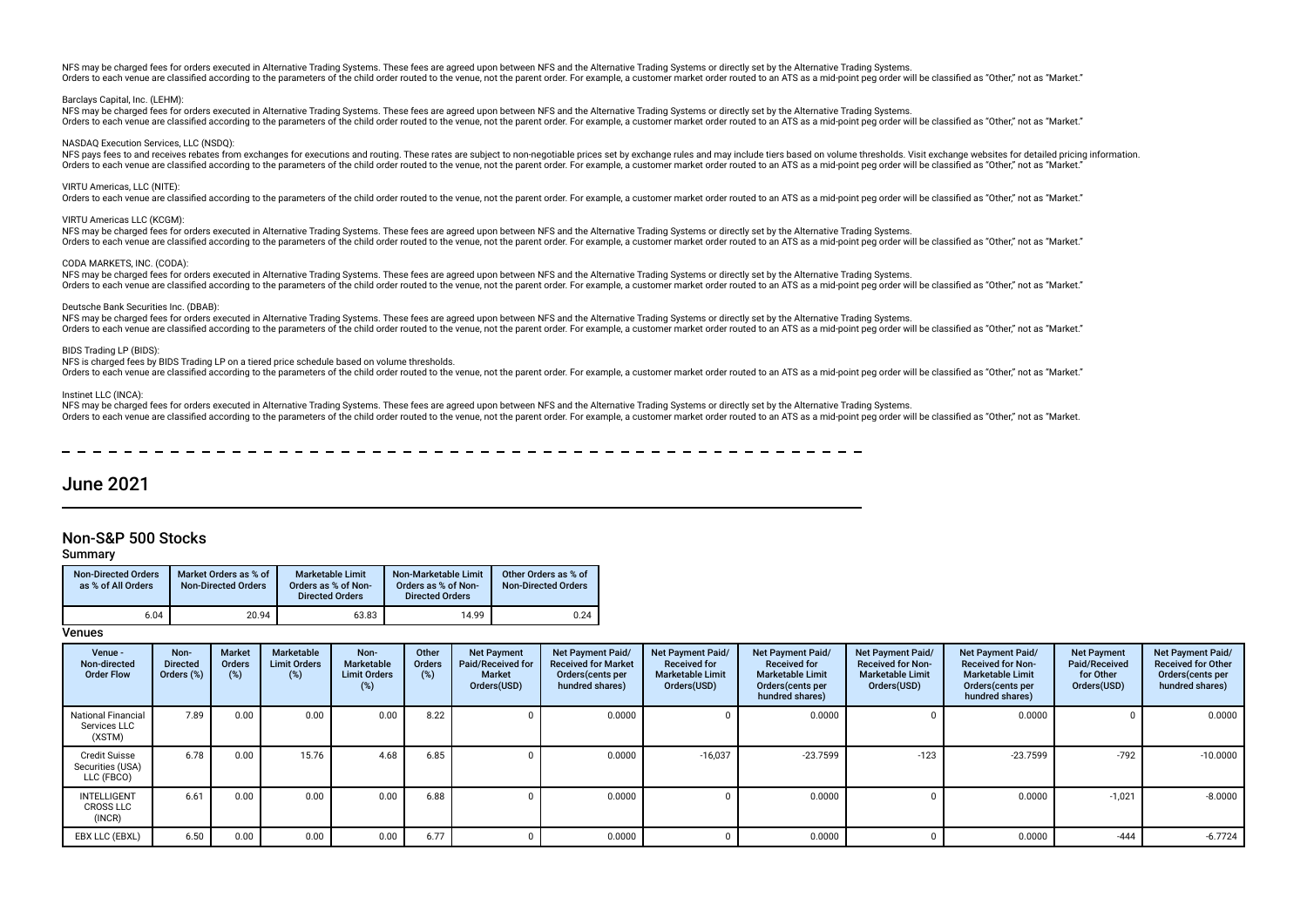| Venue -<br>Non-directed<br><b>Order Flow</b>            | Non-<br><b>Directed</b><br>Orders (%) | Market<br>Orders<br>(%) | Marketable<br><b>Limit Orders</b><br>(%) | Non-<br>Marketable<br><b>Limit Orders</b><br>$(\%)$ | Other<br>Orders<br>$(\%)$ | <b>Net Payment</b><br>Paid/Received for<br><b>Market</b><br>Orders(USD) | Net Payment Paid/<br><b>Received for Market</b><br>Orders(cents per<br>hundred shares) | Net Payment Paid/<br><b>Received for</b><br><b>Marketable Limit</b><br>Orders(USD) | Net Payment Paid/<br><b>Received for</b><br><b>Marketable Limit</b><br>Orders(cents per<br>hundred shares) | Net Payment Paid/<br><b>Received for Non-</b><br><b>Marketable Limit</b><br>Orders(USD) | Net Payment Paid/<br><b>Received for Non-</b><br>Marketable Limit<br>Orders(cents per<br>hundred shares) | <b>Net Payment</b><br>Paid/Received<br>for Other<br>Orders(USD) | Net Payment Paid/<br><b>Received for Other</b><br>Orders(cents per<br>hundred shares) |
|---------------------------------------------------------|---------------------------------------|-------------------------|------------------------------------------|-----------------------------------------------------|---------------------------|-------------------------------------------------------------------------|----------------------------------------------------------------------------------------|------------------------------------------------------------------------------------|------------------------------------------------------------------------------------------------------------|-----------------------------------------------------------------------------------------|----------------------------------------------------------------------------------------------------------|-----------------------------------------------------------------|---------------------------------------------------------------------------------------|
| Morgan Stanley &<br>Company LLC<br>(MSCO)               | 6.40                                  | 0.00                    | 5.55                                     | 1.46                                                | 6.59                      | $\Omega$                                                                | 0.0000                                                                                 | $-5,427$                                                                           | $-24.3352$                                                                                                 | $-10$                                                                                   | $-24.3352$                                                                                               | $-5,472$                                                        | $-20.0000$                                                                            |
| Merrill Lynch,<br>Pierce, Fenner &<br>Smith Inc. (MLCO) | 6.30                                  | 0.00                    | 0.00                                     | 0.00                                                | 6.56                      | $\Omega$                                                                | 0.0000                                                                                 | $\mathbf 0$                                                                        | 0.0000                                                                                                     | $\mathbf 0$                                                                             | 0.0000                                                                                                   | $-284$                                                          | $-10.0000$                                                                            |
| Investors<br>Exchange (IEXG)                            | 6.26                                  | 0.00                    | 0.00                                     | 6.95                                                | 6.46                      | $\Omega$                                                                | 0.0000                                                                                 | $\mathbf 0$                                                                        | 0.0000                                                                                                     | $\mathbf 0$                                                                             | 0.0000                                                                                                   | $-1,574$                                                        | $-9.0000$                                                                             |
| <b>UBS Securities</b><br>LLC - ATS (UBSA)               | 6.12                                  | 0.00                    | 0.00                                     | 0.00                                                | 6.38                      | $\Omega$                                                                | 0.0000                                                                                 | $\mathbf{0}$                                                                       | 0.0000                                                                                                     | $\mathbf 0$                                                                             | 0.0000                                                                                                   | $-2,675$                                                        | $-10.0000$                                                                            |
| JP Morgan<br>Securities LLC<br>(JPMS)                   | 5.99                                  | 0.00                    | 0.00                                     | 0.00                                                | 6.24                      | $\Omega$                                                                | 0.0000                                                                                 | $\mathbf 0$                                                                        | 0.0000                                                                                                     | $\mathbf 0$                                                                             | 0.0000                                                                                                   | $-1,030$                                                        | $-12.0000$                                                                            |
| Goldman, Sachs &<br>Co. (GSCO)                          | 5.84                                  | 0.00                    | 0.00                                     | 0.00                                                | 6.08                      | $\Omega$                                                                | 0.0000                                                                                 | $\mathbf{0}$                                                                       | 0.0000                                                                                                     | $\Omega$                                                                                | 0.0000                                                                                                   | $-1,804$                                                        | $-10.0000$                                                                            |
| NASDAQ<br>Execution<br>Services, LLC<br>(NSDQ)          | 5.57                                  | 0.06                    | 0.00                                     | 3.04                                                | 5.78                      | $\mathbf{1}$                                                            | 0.0049                                                                                 | $\mathbf 0$                                                                        | 0.0000                                                                                                     | 531                                                                                     | 16.5030                                                                                                  | $-5$                                                            | $-0.1263$                                                                             |
| Barclays Capital,<br>Inc. (LEHM)                        | 5.53                                  | 0.00                    | 0.00                                     | 0.00                                                | 5.76                      | $\Omega$                                                                | 0.0000                                                                                 | $\Omega$                                                                           | 0.0000                                                                                                     | $\Omega$                                                                                | 0.0000                                                                                                   | $-1,176$                                                        | $-10.0000$                                                                            |
| <b>VIRTU Americas</b><br>LLC (KCGM)                     | 2.73                                  | 0.00                    | 15.25                                    | 4.26                                                | 2.64                      | $\Omega$                                                                | 0.0000                                                                                 | $-14,798$                                                                          | $-24.7720$                                                                                                 | $-175$                                                                                  | $-24.7720$                                                                                               | $-155$                                                          | $-10.0000$                                                                            |
| CODA MARKETS,<br>INC. (CODA)                            | 2.70                                  | 0.00                    | 0.00                                     | 0.00                                                | 2.81                      | $\Omega$                                                                | 0.0000                                                                                 | $\mathbf{0}$                                                                       | 0.0000                                                                                                     | $\mathbf 0$                                                                             | 0.0000                                                                                                   | $-532$                                                          | $-5.0000$                                                                             |
| Deutsche Bank<br>Securities Inc.<br>(DBAB)              | 2.63                                  | 0.00                    | 0.00                                     | 0.00                                                | 2.74                      | $\Omega$                                                                | 0.0000                                                                                 | $\mathbf 0$                                                                        | 0.0000                                                                                                     | $\Omega$                                                                                | 0.0000                                                                                                   | $-117$                                                          | $-10.0000$                                                                            |
| <b>BIDS Trading LP</b><br>(BIDS)                        | 2.60                                  | 0.00                    | 0.00                                     | 0.00                                                | 2.71                      | $\Omega$                                                                | 0.0000                                                                                 | $\mathbf{0}$                                                                       | 0.0000                                                                                                     | $\Omega$                                                                                | 0.0000                                                                                                   | $-152$                                                          | $-15.0000$                                                                            |
| Instinet LLC<br>(INCA)                                  | 2.53                                  | 0.00                    | 0.00                                     | 0.00                                                | 2.63                      | $\Omega$                                                                | 0.0000                                                                                 | $\mathbf{0}$                                                                       | 0.0000                                                                                                     | $\mathbf 0$                                                                             | 0.0000                                                                                                   | $-98$                                                           | $-10.0000$                                                                            |
| ITG, Inc. (ITGI)                                        | 2.16                                  | 0.00                    | 0.00                                     | 0.00                                                | 2.25                      | $\Omega$                                                                | 0.0000                                                                                 | $\mathbf{0}$                                                                       | 0.0000                                                                                                     | $\mathbf{0}$                                                                            | 0.0000                                                                                                   | $-144$                                                          | $-10.0000$                                                                            |

National Financial Services LLC (XSTM):

Orders may be routed to NFS's Alternative Trading System, CrossStream. NFS is not charged an explicit fee for orders executed in CrossStream but may receive a trading commission from the contra-side party against which the Orders to each venue are classified according to the parameters of the child order routed to the venue, not the paramet order. For example, a customer market order routed to an ATS as a mid-point peg order will be classifi

#### Credit Suisse Securities (USA) LLC (FBCO):

NFS may be charged fees for orders executed in Alternative Trading Systems. These fees are agreed upon between NFS and the Alternative Trading Systems or directly set by the Alternative Trading Systems. Orders to each venue are classified according to the parameters of the child order routed to the venue, not the parent order. For example, a customer market order routed to an ATS as a mid-point peg order will be classifie

#### INTELLIGENT CROSS LLC (INCR):

NFS may be charged fees for orders executed in Alternative Trading Systems. These fees are agreed upon between NFS and the Alternative Trading Systems or directly set by the Alternative Trading Systems or directly set by t Orders to each venue are classified according to the parameters of the child order routed to the venue, not the parent order. For example, a customer market order routed to an ATS as a mid-point peg order will be classifie

#### EBX LLC (EBXL):

Orders may be routed through EBX LLC in which NFS or its afliates have an interest.

Orders to each venue are classified according to the parameters of the child order routed to the venue, not the parent order. For example, a customer market order routed to an ATS as a mid-point peg order will be classifie

#### Morgan Stanley & Company LLC (MSCO):

NFS may be charged fees for orders executed in Alternative Trading Systems. These fees are agreed upon between NFS and the Alternative Trading Systems or directly set by the Alternative Trading Systems or directly set by t Orders to each venue are classified according to the parameters of the child order routed to the venue, not the parent order. For example, a customer market order routed to an ATS as a mid-point peg order will be classifie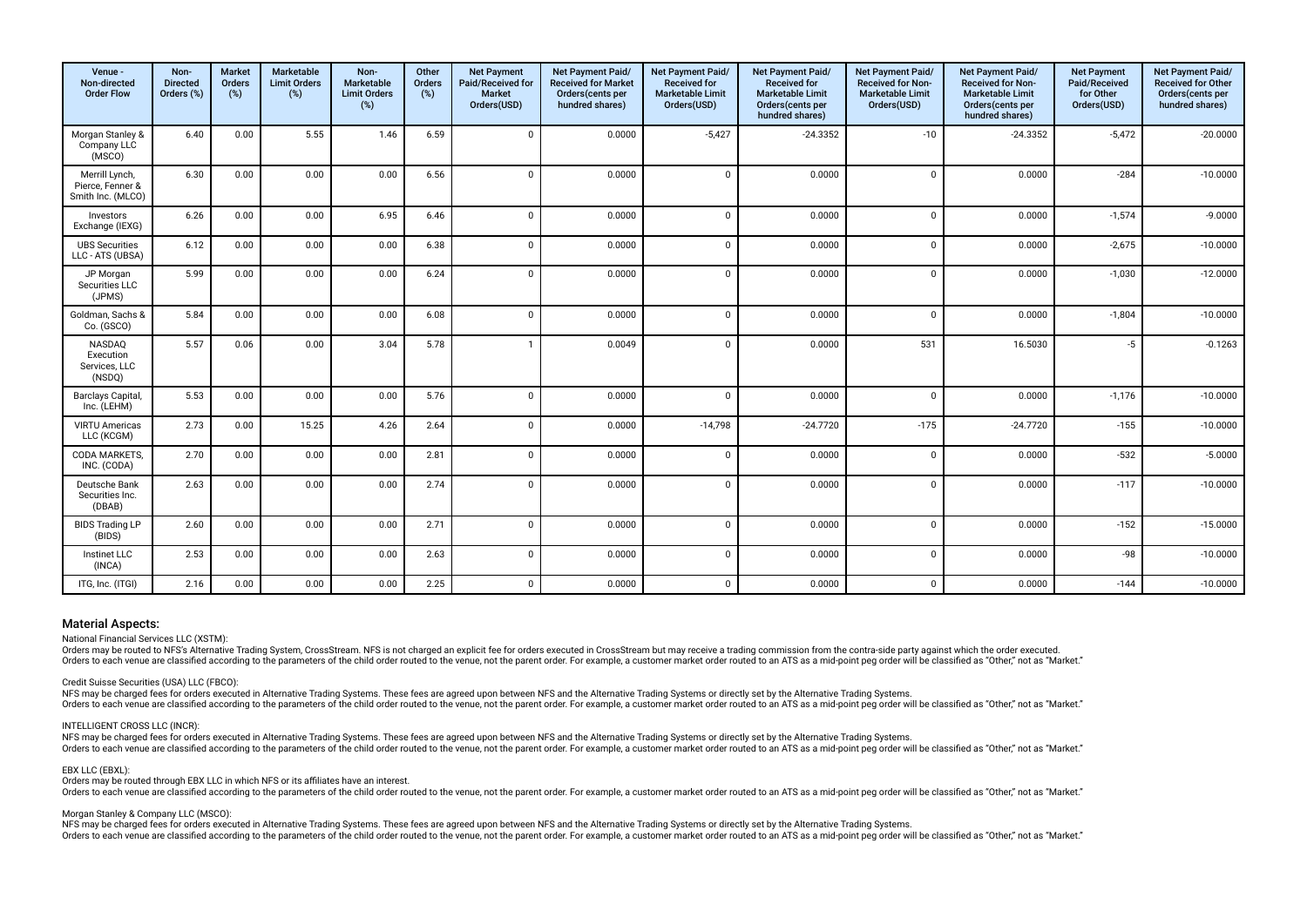#### Merrill Lynch, Pierce, Fenner & Smith Inc. (MLCO):

NFS may be charged fees for orders executed in Alternative Trading Systems. These fees are agreed upon between NFS and the Alternative Trading Systems or directly set by the Alternative Trading Systems. Orders to each venue are classified according to the parameters of the child order routed to the venue, not the parent order. For example, a customer market order routed to an ATS as a mid-point peg order will be classifie

#### Investors Exchange (IEXG)

NFS pays fees to and receives rebates from exchanges for executions and routing. These rates are subject to non-negotiable prices set by exchange rules and may include tiers based on volume thresholds. Visit exchange websi Orders to each venue are classified according to the parameters of the child order routed to the yenue, not the parent order. For example, a customer market order routed to an ATS as a mid-point peo order will be classifie

#### UBS Securities LLC - ATS (UBSA):

NFS may be charged fees for orders executed in Alternative Trading Systems. These fees are agreed upon between NFS and the Alternative Trading Systems or directly set by the Alternative Trading Systems. Orders to each venue are classified according to the parameters of the child order routed to the venue, not the parent order. For example, a customer market order routed to an ATS as a mid-point peg order will be classifie

#### JP Morgan Securities LLC (JPMS):

NFS may be charged fees for orders executed in Alternative Trading Systems. These fees are agreed upon between NFS and the Alternative Trading Systems or directly set by the Alternative Trading Systems. Orders to each venue are classified according to the parameters of the child order routed to the venue, not the parent order. For example, a customer market order routed to an ATS as a mid-point peg order will be classifie

#### Goldman, Sachs & Co. (GSCO):

NFS may be charged fees for orders executed in Alternative Trading Systems. These fees are agreed upon between NFS and the Alternative Trading Systems or directly set by the Alternative Trading Systems. Orders to each venue are classified according to the parameters of the child order routed to the venue, not the parent order. For example, a customer market order routed to an ATS as a mid-point peg order will be classifie

#### NASDAQ Execution Services, LLC (NSDQ):

NFS pays fees to and receives rebates from exchanges for executions and routing. These rates are subject to non-negotiable prices set by exchange rules and may include tiers based on yolume thresholds. Visit exchange websi Orders to each venue are classified according to the parameters of the child order routed to the venue, not the parent order. For example, a customer market order routed to an ATS as a mid-point peg order will be classifie

#### Barclays Capital, Inc. (LEHM):

NFS may be charged fees for orders executed in Alternative Trading Systems. These fees are agreed upon between NFS and the Alternative Trading Systems or directly set by the Alternative Trading Systems. Orders to each venue are classified according to the parameters of the child order routed to the venue, not the parent order. For example, a customer market order routed to an ATS as a mid-point peq order will be classifie

#### VIRTU Americas LLC (KCGM):

NFS may be charged fees for orders executed in Alternative Trading Systems. These fees are agreed upon between NFS and the Alternative Trading Systems or directly set by the Alternative Trading Systems or directly set by t Orders to each venue are classified according to the parameters of the child order routed to the yenue, not the parent order. For example, a customer market order routed to an ATS as a mid-point peg order will be classifie

#### CODA MARKETS, INC. (CODA):

NFS may be charged fees for orders executed in Alternative Trading Systems. These fees are agreed upon between NFS and the Alternative Trading Systems or directly set by the Alternative Trading Systems or directly set by t Orders to each venue are classified according to the parameters of the child order routed to the venue, not the parent order. For example, a customer market order routed to an ATS as a mid-point peg order will be classifie

#### Deutsche Bank Securities Inc. (DBAB):

NFS may be charged fees for orders executed in Alternative Trading Systems. These fees are agreed upon between NFS and the Alternative Trading Systems or directly set by the Alternative Trading Systems. Orders to each venue are classified according to the parameters of the child order routed to the venue, not the parent order. For example, a customer market order routed to an ATS as a mid-point peg order will be classifie

#### BIDS Trading LP (BIDS):

#### NFS is charged fees by BIDS Trading LP on a tiered price schedule based on volume thresholds.

Orders to each venue are classified according to the parameters of the child order routed to the venue, not the parent order. For example, a customer market order routed to an ATS as a mid-point peg order will be classifie

#### Instinet LLC (INCA):

NFS may be charged fees for orders executed in Alternative Trading Systems. These fees are agreed upon between NFS and the Alternative Trading Systems or directly set by the Alternative Trading Systems. Orders to each venue are classified according to the parameters of the child order routed to the venue, not the parent order. For example, a customer market order routed to an ATS as a mid-point peg order will be classifie

#### ITG, Inc. (ITGI):

NFS may be charged fees for orders executed in Alternative Trading Systems. These fees are agreed upon between NFS and the Alternative Trading Systems or directly set by the Alternative Trading Systems or directly set by t Orders to each venue are classified according to the parameters of the child order routed to the venue, not the parent order. For example, a customer market order routed to an ATS as a mid-point peq order will be classifie

## June 2021

# **Options**

## Summary

| <b>Non-Directed Orders</b><br>as % of All Orders | Market Orders as % of<br><b>Non-Directed Orders</b> | <b>Marketable Limit</b><br>Orders as % of Non-<br><b>Directed Orders</b> | Non-Marketable Limit<br>Orders as % of Non-<br><b>Directed Orders</b> | Other Orders as % of<br><b>Non-Directed Orders</b> |
|--------------------------------------------------|-----------------------------------------------------|--------------------------------------------------------------------------|-----------------------------------------------------------------------|----------------------------------------------------|
| 98.96                                            | 0.00                                                | 0.00                                                                     | 0.00                                                                  | 100.00                                             |